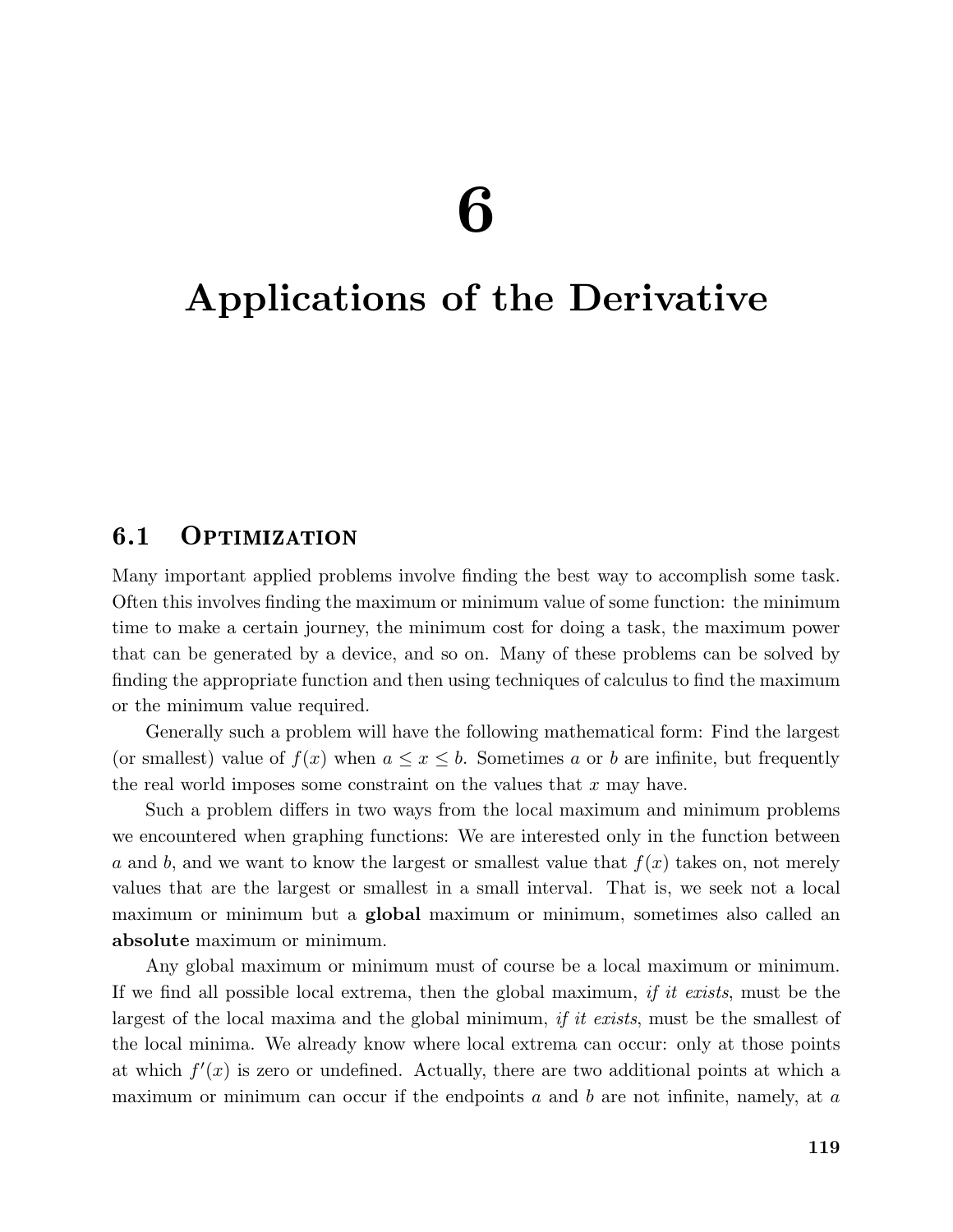

**Figure 6.1.1** The function  $f(x) = x^2$  restricted to  $[-2, 1]$ 

and b. We have not previously considered such points because we have not been interested in limiting a function to a small interval. An example should make this clear.

**EXAMPLE 6.1.1** Find the maximum and minimum values of  $f(x) = x^2$  on the interval [-2, 1], shown in figure 6.1.1. We compute  $f'(x) = 2x$ , which is zero at  $x = 0$  and is always defined.

Since  $f'(1) = 2$  we would not normally flag  $x = 1$  as a point of interest, but it is clear from the graph that when  $f(x)$  is restricted to  $[-2, 1]$  there is a local maximum at  $x = 1$ . Likewise we would not normally pay attention to  $x = -2$ , but since we have truncated f at −2 we have introduced a new local maximum there as well. In a technical sense nothing new is going on here: When we truncate f we actually create a new function, let's call it g, that is defined only on the interval  $[-2, 1]$ . If we try to compute the derivative of this new function we actually find that it does not have a derivative at −2 or 1. Why? Because to compute the derivative at 1 we must compute the limit

$$
\lim_{\Delta x \to 0} \frac{g(1 + \Delta x) - g(1)}{\Delta x}.
$$

This limit does not exist because when  $\Delta x > 0$ ,  $g(1 + \Delta x)$  is not defined. It is simpler, however, simply to remember that we must always check the endpoints.

So the function g, that is, f restricted to  $[-2, 1]$ , has one critical value and two finite endpoints, any of which might be the global maximum or minimum. We could first determine which of these are local maximum or minimum points (or neither); then the largest local maximum must be the global maximum and the smallest local minimum must be the global minimum. It is usually easier, however, to compute the value of  $f$  at every point at which the global maximum or minimum might occur; the largest of these is the global maximum, the smallest is the global minimum.

So we compute  $f(-2) = 4$ ,  $f(0) = 0$ ,  $f(1) = 1$ . The global maximum is 4 at  $x = -2$ and the global minimum is 0 at  $x = 0$ .  $\Box$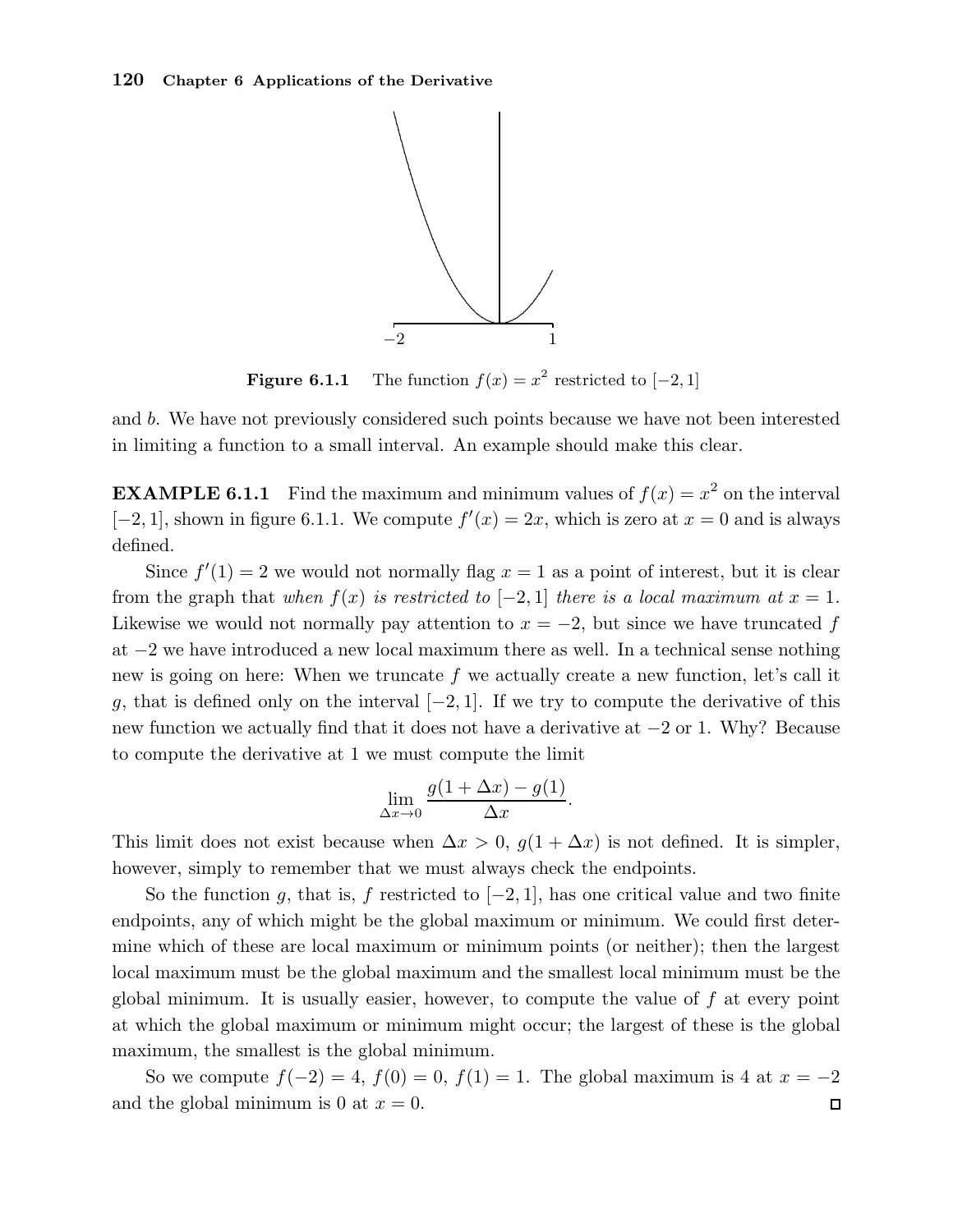It is possible that there is no global maximum or minimum. It is difficult, and not particularly useful, to express a complete procedure for determining whether this is the case. Generally, the best approach is to gain enough understanding of the shape of the graph to decide. Fortunately, only a rough idea of the shape is usually needed.

There are some particularly nice cases that are easy. A continuous function on a closed interval  $[a, b]$  always has both a global maximum and a global minimum, so examining the critical values and the endpoints is enough:

**THEOREM 6.1.2** Extreme value theorem If f is continuous on a closed interval  $[a, b]$ , then it has both a minimum and a maximum point. That is, there are real numbers c and d in [a, b] so that for every x in [a, b],  $f(x) \leq f(c)$  and  $f(x) \geq f(d)$ .

Another easy case: If a function is continuous and has a single critical value, then if there is a local maximum at the critical value it is a global maximum, and if it is a local minimum it is a global minimum. There may also be a global minimum in the first case, or a global maximum in the second case, but that will generally require more effort to determine.

**EXAMPLE 6.1.3** Let  $f(x) = -x^2 + 4x - 3$ . Find the maximum value of  $f(x)$  on the interval [0, 4]. First note that  $f'(x) = -2x+4 = 0$  when  $x = 2$ , and  $f(2) = 1$ . Next observe that  $f'(x)$  is defined for all x, so there are no other critical values. Finally,  $f(0) = -3$  and  $f(4) = -3$ . The largest value of  $f(x)$  on the interval [0, 4] is  $f(2) = 1$ .  $\Box$ 

**EXAMPLE 6.1.4** Let  $f(x) = -x^2 + 4x - 3$ . Find the maximum value of  $f(x)$  on the interval  $[-1, 1]$ .

First note that  $f'(x) = -2x + 4 = 0$  when  $x = 2$ . But  $x = 2$  is not in the interval, so we don't use it. Thus the only two points to be checked are the endpoints;  $f(-1) = -8$ and  $f(1) = 0$ . So the largest value of  $f(x)$  on  $[-1, 1]$  is  $f(1) = 0$ .  $\Box$ 

**EXAMPLE 6.1.5** Find the maximum and minimum values of the function  $f(x)$  =  $7 + |x - 2|$  for x between 1 and 4 inclusive. The derivative  $f'(x)$  is never zero, but  $f'(x)$  is undefined at  $x = 2$ , so we compute  $f(2) = 7$ . Checking the end points we get  $f(1) = 8$  and  $f(4) = 9$ . The smallest of these numbers is  $f(2) = 7$ , which is, therefore, the minimum value of  $f(x)$  on the interval  $1 \le x \le 4$ , and the maximum is  $f(4) = 9$ .  $\Box$ 

**EXAMPLE 6.1.6** Find all local maxima and minima for  $f(x) = x^3 - x$ , and determine whether there is a global maximum or minimum on the open interval  $(-2, 2)$ . In example 5.1.2 we found a local maximum at  $(-\sqrt{3}/3, 2\sqrt{3}/9)$  and a local minimum at  $(\sqrt{3}/3, -2\sqrt{3}/9)$ . Since the endpoints are not in the interval  $(-2, 2)$  they cannot be con-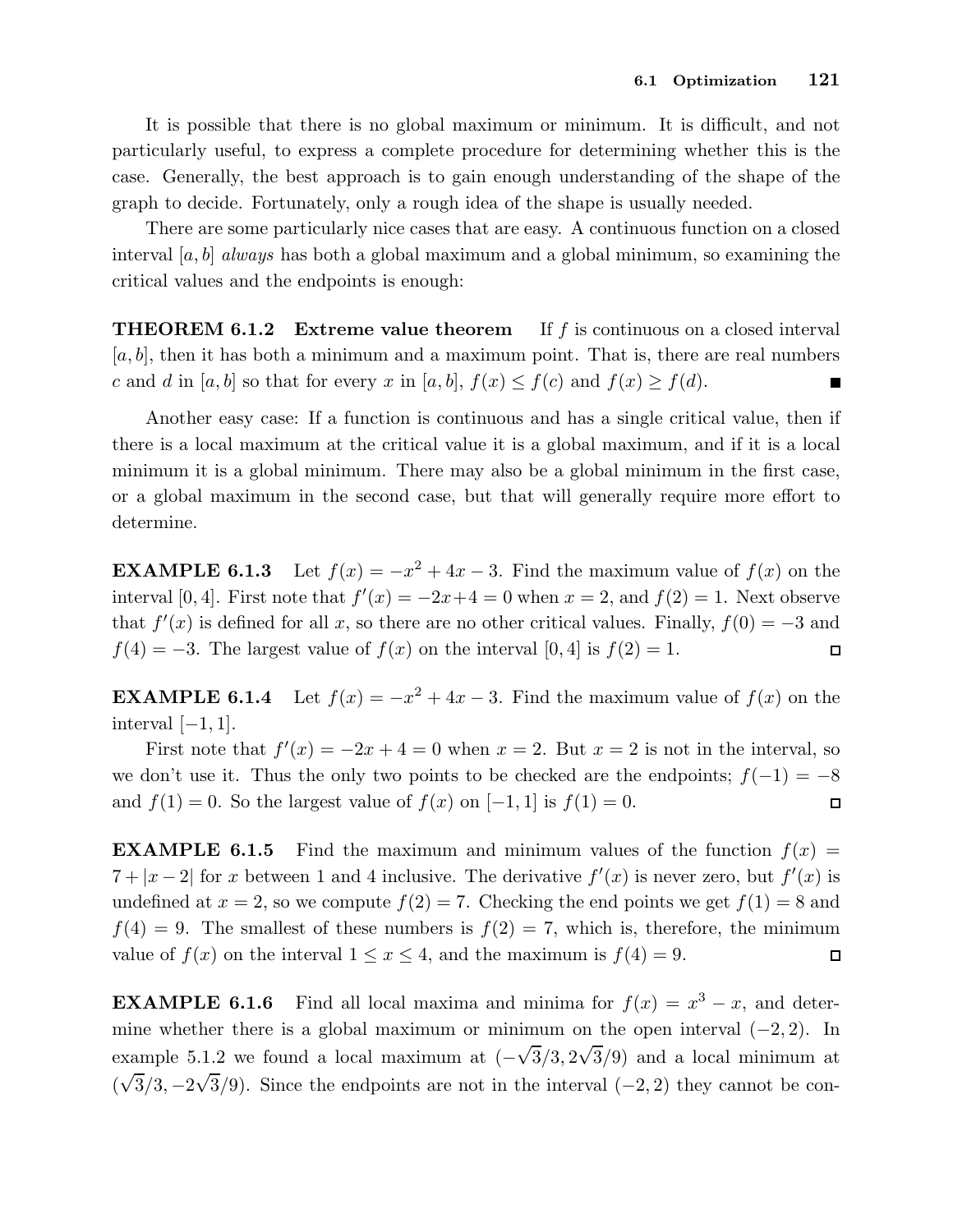

Figure  $6.1.2$  $f(x) = x^3 - x$ 

sidered. Is the lone local maximum a global maximum? Here we must look more closely at the graph. We know that on the closed interval  $\left[-\sqrt{3}/3, \sqrt{3}/3\right]$  there is a global maximum at  $x = -\sqrt{3}/3$  and a global minimum at  $x = \sqrt{3}/3$ . So the question becomes: what happens between  $-2$  and  $-\sqrt{3}/3$ , and between  $\sqrt{3}/3$  and 2? Since there is a local minimum at  $x = \sqrt{3}/3$ , the graph must continue up to the right, since there are no more critical values. This means no value of f will be less than  $-2\sqrt{3}/9$  between  $\sqrt{3}/3$  and 2, but it says nothing about whether we might find a value larger than the local maximum  $2\sqrt{3}/9$ . How can we tell? Since the function increases to the right of  $\sqrt{3}/3$ , we need to know what the function values do "close to" 2. Here the easiest test is to pick a number and do a computation to get some idea of what's going on. Since  $f(1.9) = 4.959 > 2\sqrt{3}/9$ , there is no global maximum at  $-\sqrt{3}/3$ , and hence no global maximum at all. (How can we tell that  $4.959 > 2\sqrt{3}/9$ ? We can use a calculator to approximate the right hand side; if it is not even close to 4.959 we can take this as decisive. Since  $2\sqrt{3}/9 \approx 0.3849$ , there's really no question. Funny things can happen in the rounding done by computers and calculators, however, so we might be a little more careful, especially if the values come out quite close. In this case we can convert the relation  $4.959 > 2\sqrt{3}/9$  into  $(9/2)4.959 > \sqrt{3}$  and ask whether this is true. Since the left side is clearly larger than  $4 \cdot 4$  which is clearly larger than  $\sqrt{3}$ , this settles the question.)

A similar analysis shows that there is also no global minimum. The graph of  $f(x)$  on  $(-2, 2)$  is shown in figure 6.1.2.  $\Box$ 

EXAMPLE 6.1.7 Of all rectangles of area 100, which has the smallest perimeter?

First we must translate this into a purely mathematical problem in which we want to find the minimum value of a function. If x denotes one of the sides of the rectangle, then the adjacent side must be  $100/x$  (in order that the area be 100). So the function we want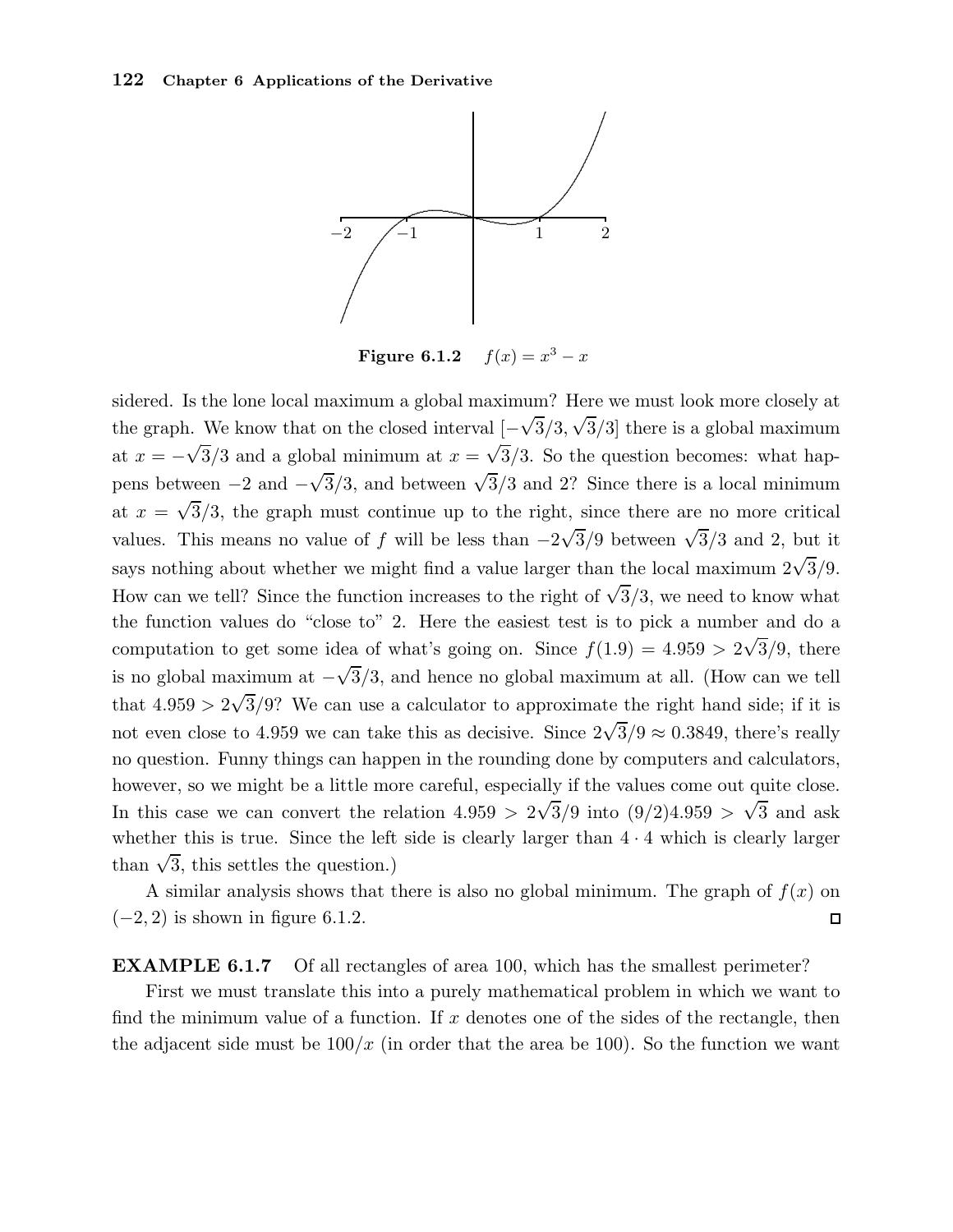to minimize is

$$
f(x) = 2x + 2\frac{100}{x}
$$

since the perimeter is twice the length plus twice the width of the rectangle. Not all values of x make sense in this problem: lengths of sides of rectangles must be positive, so  $x > 0$ . If  $x > 0$  then so is  $100/x$ , so we need no second condition on x.

We next find  $f'(x)$  and set it equal to zero:  $0 = f'(x) = 2 - 200/x^2$ . Solving  $f'(x) = 0$ for x gives us  $x = \pm 10$ . We are interested only in  $x > 0$ , so only the value  $x = 10$  is of interest. Since  $f'(x)$  is defined everywhere on the interval  $(0, \infty)$ , there are no more critical values, and there are no endpoints. Is there a local maximum, minimum, or neither at  $x = 10$ ? The second derivative is  $f''(x) = 400/x^3$ , and  $f''(10) > 0$ , so there is a local minimum. Since there is only one critical value, this is also the global minimum, so the rectangle with smallest perimeter is the  $10 \times 10$  square.  $\Box$ 

**EXAMPLE 6.1.8** You want to sell a certain number n of items in order to maximize your profit. Market research tells you that if you set the price at \$1.50, you will be able to sell 5000 items, and for every 10 cents you lower the price below \$1.50 you will be able to sell another 1000 items. Suppose that your fixed costs ("start-up costs") total \$2000, and the per item cost of production ("marginal cost") is \$0.50. Find the price to set per item and the number of items sold in order to maximize profit, and also determine the maximum profit you can get.

The first step is to convert the problem into a function maximization problem. Since we want to maximize profit by setting the price per item, we should look for a function  $P(x)$  representing the profit when the price per item is x. Profit is revenue minus costs, and revenue is number of items sold times the price per item, so we get  $P = nx - 2000 - 0.50n$ . The number of items sold is itself a function of x,  $n = 5000 + 1000(1.5 - x)/0.10$ , because  $(1.5 - x)/0.10$  is the number of multiples of 10 cents that the price is below \$1.50. Now we substitute for  $n$  in the profit function:

$$
P(x) = (5000 + 1000(1.5 - x)/0.10)x - 2000 - 0.5(5000 + 1000(1.5 - x)/0.10)
$$
  
= -10000x<sup>2</sup> + 25000x - 12000

We want to know the maximum value of this function when x is between 0 and 1.5. The derivative is  $P'(x) = -20000x + 25000$ , which is zero when  $x = 1.25$ . Since  $P''(x) =$  $-20000 < 0$ , there must be a local maximum at  $x = 1.25$ , and since this is the only critical value it must be a global maximum as well. (Alternately, we could compute  $P(0)$  =  $-12000, P(1.25) = 3625$ , and  $P(1.5) = 3000$  and note that  $P(1.25)$  is the maximum of these.) Thus the maximum profit is \$3625, attained when we set the price at \$1.25 and sell 7500 items. $\Box$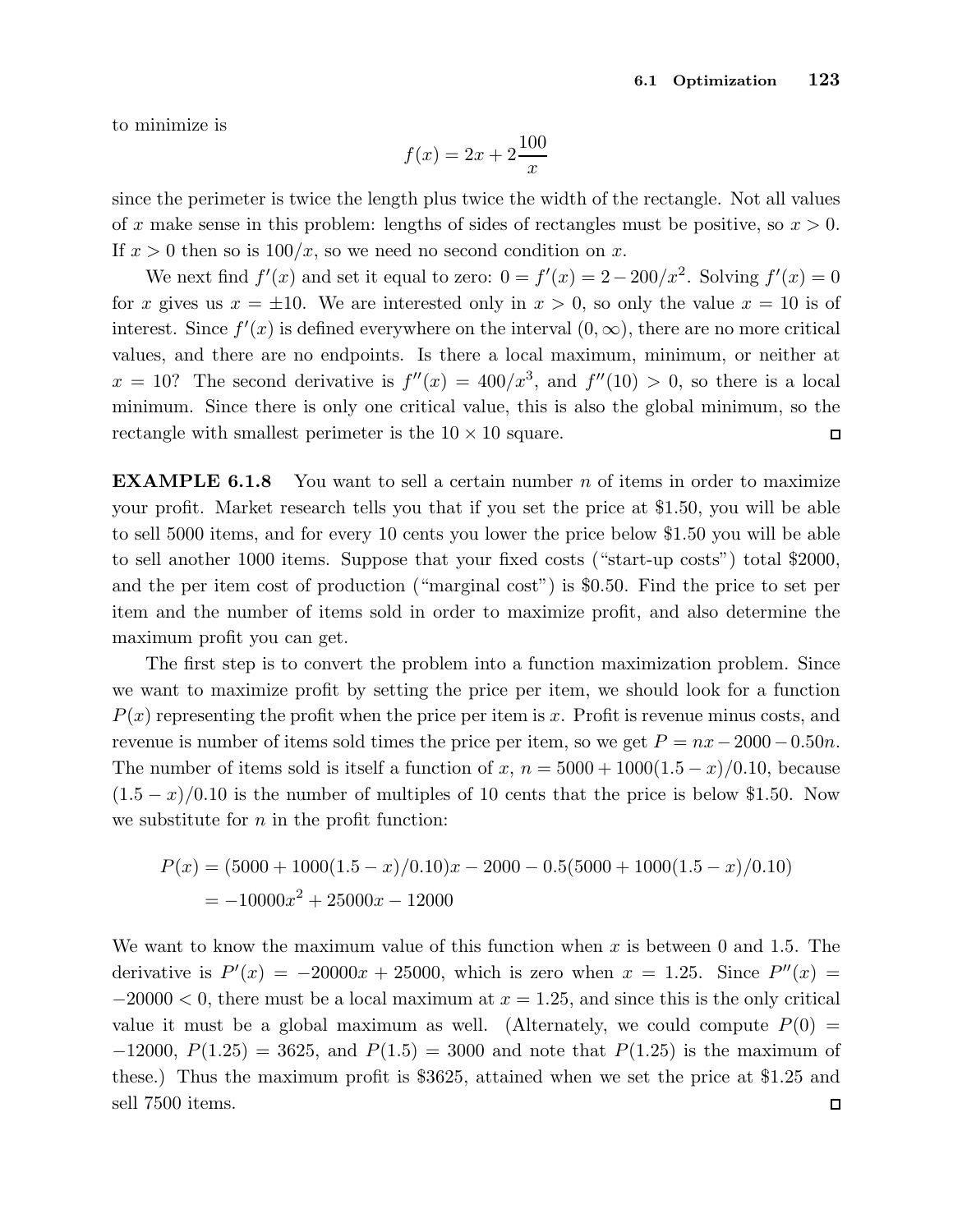

Figure 6.1.3 Rectangle in a parabola.

EXAMPLE 6.1.9 Find the largest rectangle (that is, the rectangle with largest area) that fits inside the graph of the parabola  $y = x^2$  below the line  $y = a$  (a is an unspecified constant value), with the top side of the rectangle on the horizontal line  $y = a$ ; see figure 6.1.3.)

We want to find the maximum value of some function  $A(x)$  representing area. Perhaps the hardest part of this problem is deciding what  $x$  should represent. The lower right corner of the rectangle is at  $(x, x^2)$ , and once this is chosen the rectangle is completely determined. So we can let the x in  $A(x)$  be the x of the parabola  $f(x) = x^2$ . Then the area is  $A(x) = (2x)(a - x^2) = -2x^3 + 2ax$ . We want the maximum value of  $A(x)$  when x is in  $[0, \sqrt{a}]$ . (You might object to allowing  $x = 0$  or  $x = \sqrt{a}$ , since then the "rectangle" has either no width or no height, so is not "really" a rectangle. But the problem is somewhat easier if we simply allow such rectangles, which have zero area.)

Setting  $0 = A'(x) = -6x^2 + 2a$  we get  $x = \sqrt{a/3}$  as the only critical value. Testing this and the two endpoints, we have  $A(0) = A(\sqrt{a}) = 0$  and  $A(\sqrt{a/3}) = (4/9)\sqrt{3}a^{3/2}$ . The maximum area thus occurs when the rectangle has dimensions  $2\sqrt{a/3} \times (2/3)a$ .  $\Box$ 

EXAMPLE 6.1.10 If you fit the largest possible cone inside a sphere, what fraction of the volume of the sphere is occupied by the cone? (Here by "cone" we mean a right circular cone, i.e., a cone for which the base is perpendicular to the axis of symmetry, and for which the cross-section cut perpendicular to the axis of symmetry at any point is a circle.)

Let R be the radius of the sphere, and let  $r$  and  $h$  be the base radius and height of the cone inside the sphere. What we want to maximize is the volume of the cone:  $\pi r^2 h/3$ . Here R is a fixed value, but r and h can vary. Namely, we could choose r to be as large as possible—equal to  $R$ —by taking the height equal to R; or we could make the cone's height h larger at the expense of making r a little less than R. See the cross-section depicted in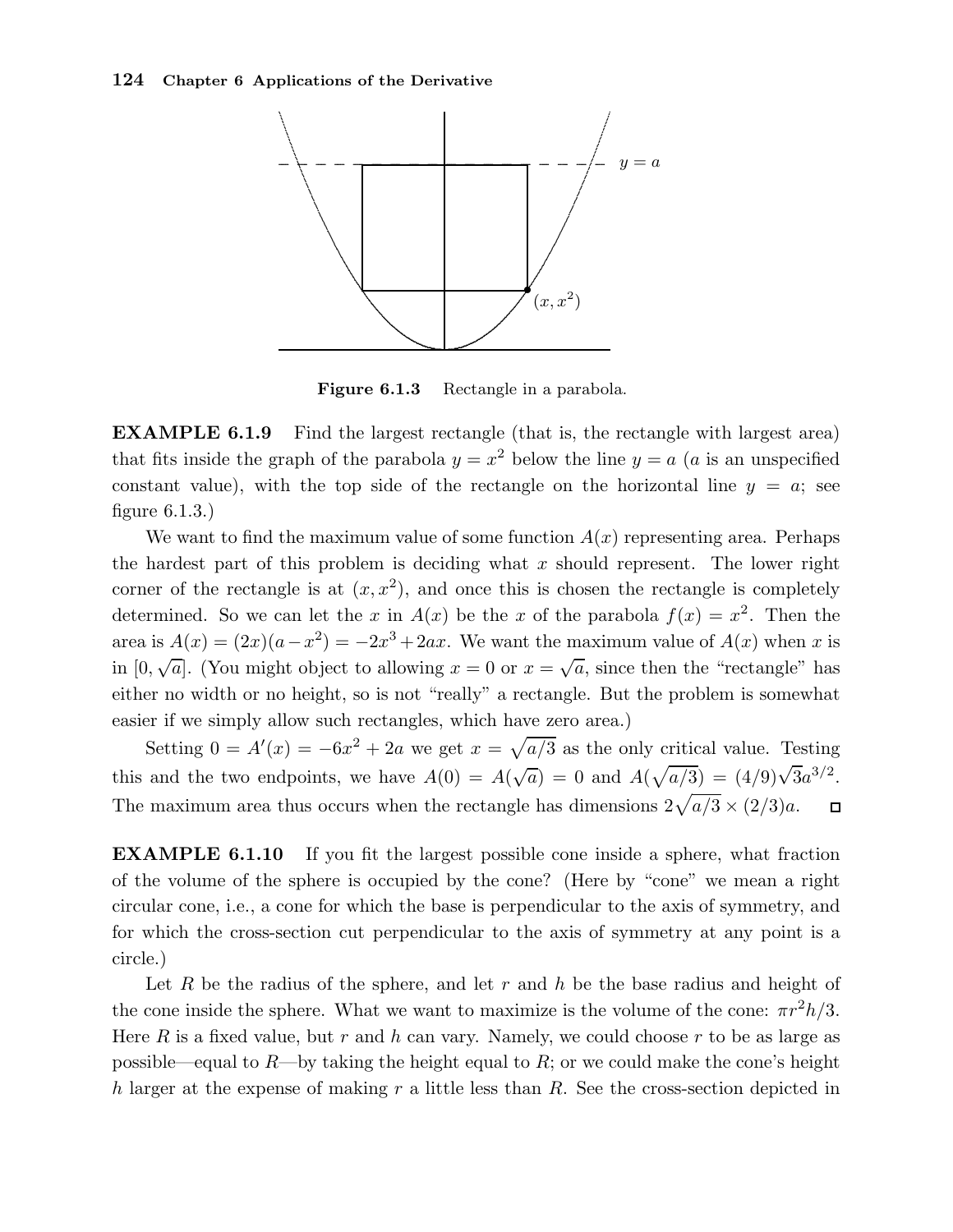

Figure 6.1.4 Cone in a sphere.

figure 6.1.4. We have situated the picture in a convenient way relative to the x and y axes, namely, with the center of the sphere at the origin and the vertex of the cone at the far left on the x-axis.

Notice that the function we want to maximize,  $\pi r^2 h/3$ , depends on two variables. This is frequently the case, but often the two variables are related in some way so that "really" there is only one variable. So our next step is to find the relationship and use it to solve for one of the variables in terms of the other, so as to have a function of only one variable to maximize. In this problem, the condition is apparent in the figure: the upper corner of the triangle, whose coordinates are  $(h - R, r)$ , must be on the circle of radius R. That is,

$$
(h - R)^2 + r^2 = R^2.
$$

We can solve for h in terms of r or for r in terms of h. Either involves taking a square root, but we notice that the volume function contains  $r^2$ , not r by itself, so it is easiest to solve for  $r^2$  directly:  $r^2 = R^2 - (h - R)^2$ . Then we substitute the result into  $\pi r^2 h/3$ :

$$
V(h) = \pi (R^2 - (h - R)^2)h/3
$$

$$
= -\frac{\pi}{3}h^3 + \frac{2}{3}\pi h^2 R
$$

We want to maximize  $V(h)$  when h is between 0 and 2R. Now we solve  $0 = f'(h) =$  $-\pi h^2 + (4/3)\pi hR$ , getting  $h = 0$  or  $h = 4R/3$ . We compute  $V(0) = V(2R) = 0$  and  $V(4R/3) = (32/81)\pi R^3$ . The maximum is the latter; since the volume of the sphere is  $(4/3)\pi R^3$ , the fraction of the sphere occupied by the cone is

$$
\frac{(32/81)\pi R^3}{(4/3)\pi R^3} = \frac{8}{27} \approx 30\%.
$$

 $\Box$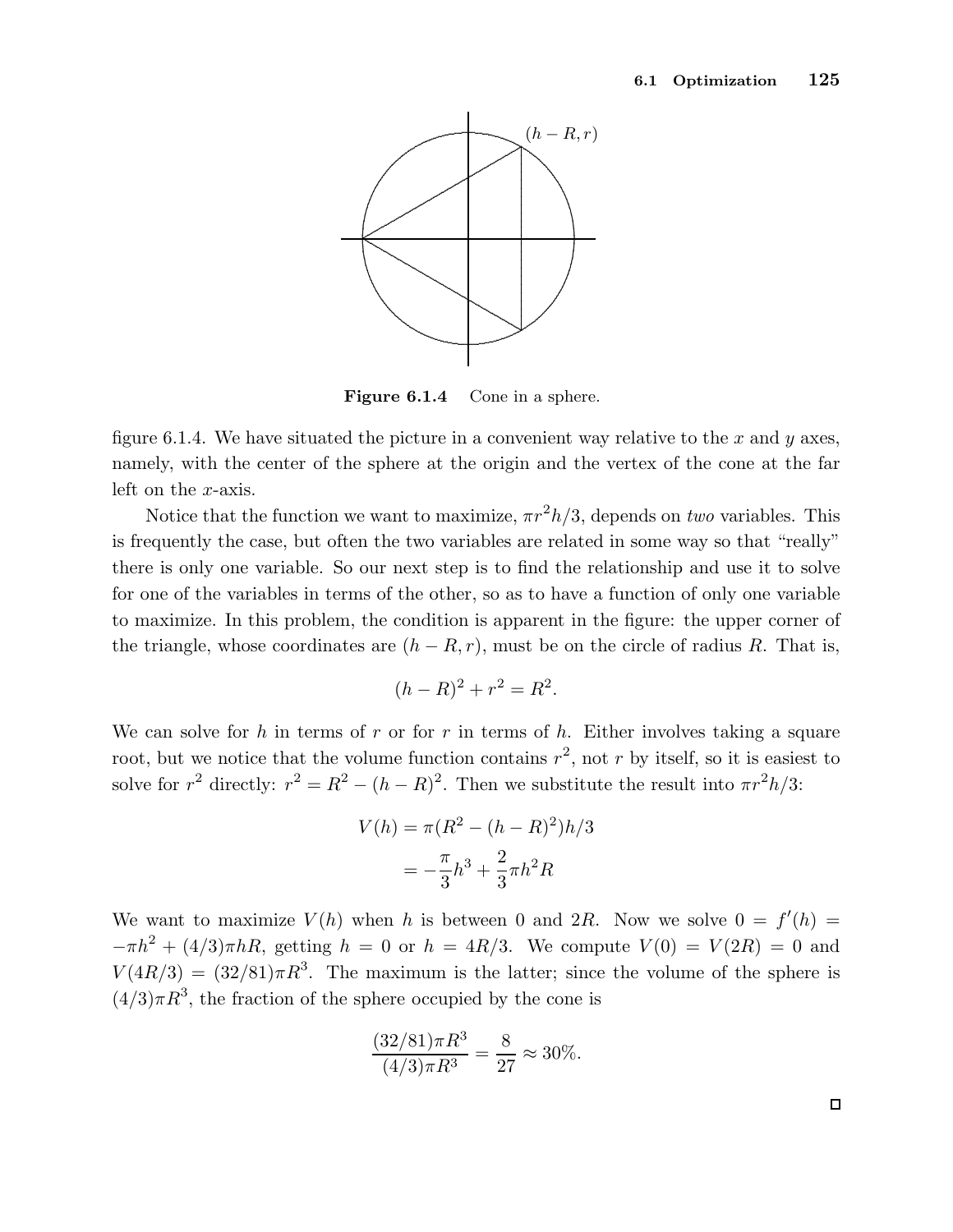**EXAMPLE 6.1.11** You are making cylindrical containers to contain a given volume. Suppose that the top and bottom are made of a material that is  $N$  times as expensive (cost per unit area) as the material used for the lateral side of the cylinder. Find (in terms of  $N$ ) the ratio of height to base radius of the cylinder that minimizes the cost of making the containers.

Let us first choose letters to represent various things: h for the height,  $r$  for the base radius,  $V$  for the volume of the cylinder, and  $c$  for the cost per unit area of the lateral side of the cylinder; V and c are constants, h and r are variables. Now we can write the cost of materials:

$$
c(2\pi rh) + Nc(2\pi r^2).
$$

Again we have two variables; the relationship is provided by the fixed volume of the cylinder:  $V = \pi r^2 h$ . We use this relationship to eliminate h (we could eliminate r, but it's a little easier if we eliminate  $h$ , which appears in only one place in the above formula for cost). The result is

$$
f(r) = 2c\pi r \frac{V}{\pi r^2} + 2N c\pi r^2 = \frac{2cV}{r} + 2N c\pi r^2.
$$

We want to know the minimum value of this function when r is in  $(0,\infty)$ . We now set  $0 = f'(r) = -2cV/r^2 + 4Nc\pi r$ , giving  $r = \sqrt[3]{V/(2N\pi)}$ . Since  $f''(r) = 4cV/r^3 + 4Nc\pi$ is positive when  $r$  is positive, there is a local minimum at the critical value, and hence a global minimum since there is only one critical value.

Finally, since  $h = V/(\pi r^2)$ ,

$$
\frac{h}{r} = \frac{V}{\pi r^3} = \frac{V}{\pi (V/(2N\pi))} = 2N,
$$

so the minimum cost occurs when the height h is  $2N$  times the radius. If, for example, there is no difference in the cost of materials, the height is twice the radius (or the height is equal to the diameter).  $\Box$ 



Figure 6.1.5 Minimizing travel time.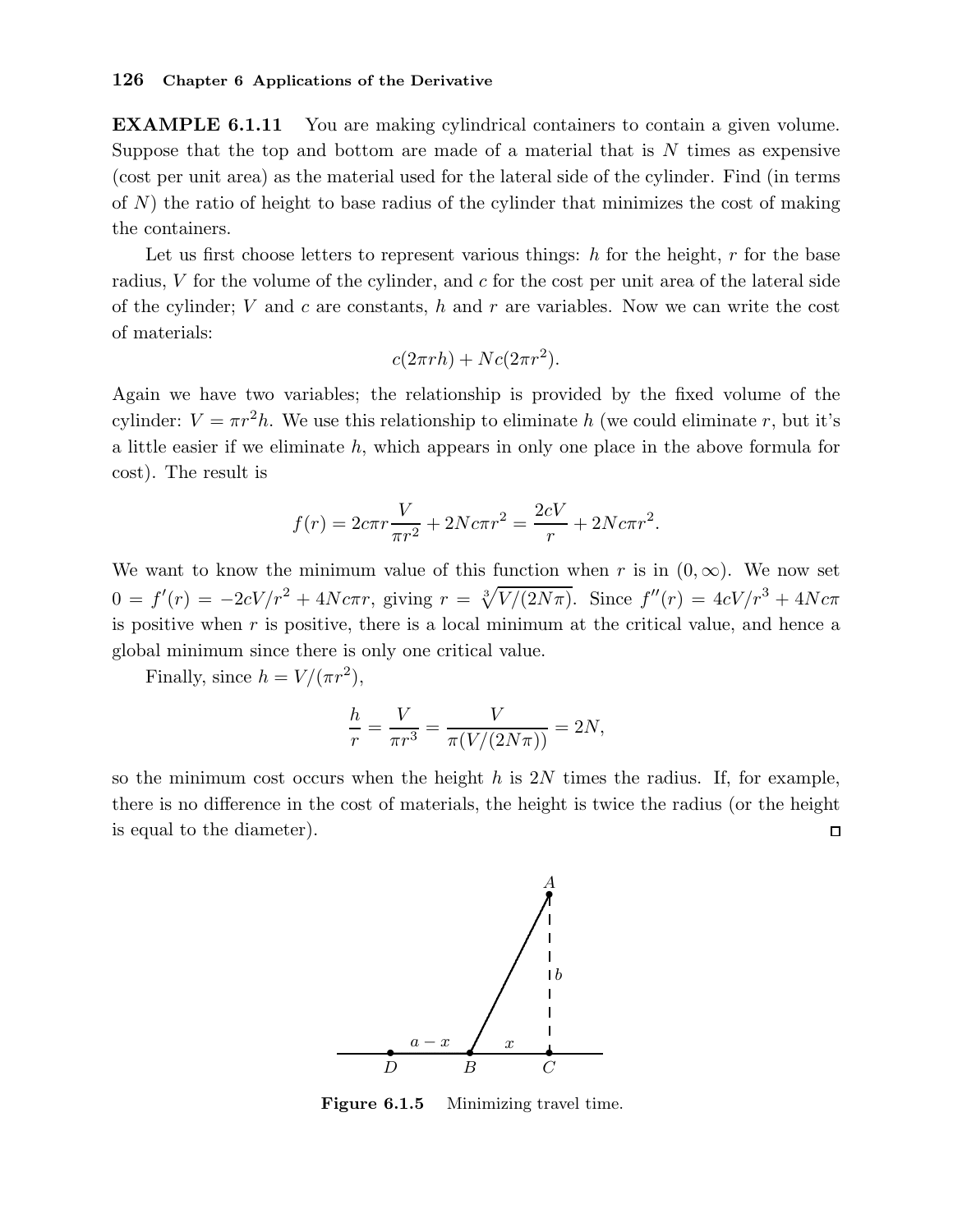EXAMPLE 6.1.12 Suppose you want to reach a point A that is located across the sand from a nearby road (see figure 6.1.5). Suppose that the road is straight, and b is the distance from A to the closest point C on the road. Let v be your speed on the road, and let w, which is less than v, be your speed on the sand. Right now you are at the point  $D$ , which is a distance  $a$  from  $C$ . At what point  $B$  should you turn off the road and head across the sand in order to minimize your travel time to A?

Let x be the distance short of C where you turn off, i.e., the distance from  $B$  to  $C$ . We want to minimize the total travel time. Recall that when traveling at constant velocity, time is distance divided by velocity.

You travel the distance  $\overline{DB}$  at speed v, and then the distance  $\overline{BA}$  at speed w. Since  $\overline{DB} = a - x$  and, by the Pythagorean theorem,  $\overline{BA} = \sqrt{x^2 + b^2}$ , the total time for the trip is

$$
f(x) = \frac{a - x}{v} + \frac{\sqrt{x^2 + b^2}}{w}.
$$

We want to find the minimum value of f when x is between 0 and a. As usual we set  $f'(x) = 0$  and solve for x:

$$
0 = f'(x) = -\frac{1}{v} + \frac{x}{w\sqrt{x^2 + b^2}}
$$

$$
w\sqrt{x^2 + b^2} = vx
$$

$$
w^2(x^2 + b^2) = v^2x^2
$$

$$
w^2b^2 = (v^2 - w^2)x^2
$$

$$
x = \frac{wb}{\sqrt{v^2 - w^2}}
$$

Notice that a does not appear in the last expression, but a is not irrelevant, since we are interested only in critical values that are in  $[0, a]$ , and  $wb/\sqrt{v^2 - w^2}$  is either in this interval or not. If it is, we can use the second derivative to test it:

$$
f''(x) = \frac{b^2}{(x^2 + b^2)^{3/2}w}.
$$

Since this is always positive there is a local minimum at the critical point, and so it is a global minimum as well.

If the critical value is not in  $[0, a]$  it is larger than a. In this case the minimum must occur at one of the endpoints. We can compute

$$
f(0) = \frac{a}{v} + \frac{b}{w}
$$

$$
f(a) = \frac{\sqrt{a^2 + b^2}}{w}
$$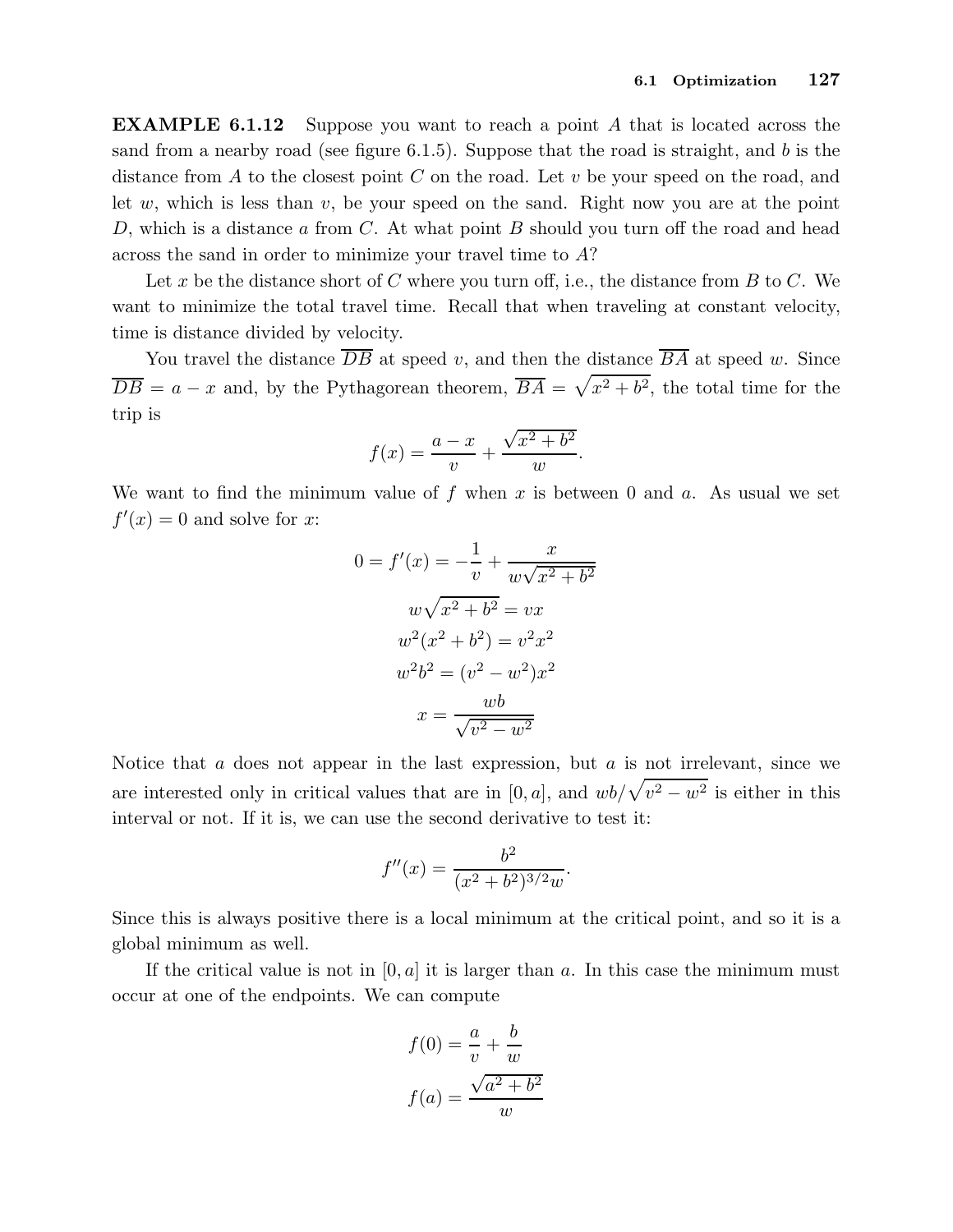but it is difficult to determine which of these is smaller by direct comparison. If, as is likely in practice, we know the values of  $v, w, a$ , and  $b$ , then it is easy to determine this. With a little cleverness, however, we can determine the minimum in general. We have seen that  $f''(x)$  is always positive, so the derivative  $f'(x)$  is always increasing. We know that at  $wb/\sqrt{v^2 - w^2}$  the derivative is zero, so for values of x less than that critical value, the derivative is negative. This means that  $f(0) > f(a)$ , so the minimum occurs when  $x = a$ .

So the upshot is this: If you start farther away from C than  $wb/\sqrt{v^2 - w^2}$  then you always want to cut across the sand when you are a distance  $wb/\sqrt{v^2 - w^2}$  from point C. If you start closer than this to  $C$ , you should cut directly across the sand.  $\Box$ 

### Summary—Steps to solve an optimization problem.

- 1. Decide what the variables are and what the constants are, draw a diagram if appropriate, understand clearly what it is that is to be maximized or minimized.
- 2. Write a formula for the function for which you wish to find the maximum or minimum.
- **3.** Express that formula in terms of only one variable, that is, in the form  $f(x)$ .
- 4. Set  $f'(x) = 0$  and solve. Check all critical values and endpoints to determine the extreme value.

# Exercises 6.1.

1. Let  $f(x) = \begin{cases} 1 + 4x - x^2 & \text{for } x \leq 3 \\ (x + 5) / 2 & \text{for } x > 3 \end{cases}$  $(x+5)/2$  for  $x > 3$ 

Find the maximum value and minimum values of  $f(x)$  for x in [0,4]. Graph  $f(x)$  to check your answers. ⇒

- 2. Find the dimensions of the rectangle of largest area having fixed perimeter 100.  $\Rightarrow$
- 3. Find the dimensions of the rectangle of largest area having fixed perimeter  $P \Rightarrow$
- 4. A box with square base and no top is to hold a volume 100. Find the dimensions of the box that requires the least material for the five sides. Also find the ratio of height to side of the base. ⇒
- 5. A box with square base is to hold a volume 200. The bottom and top are formed by folding in flaps from all four sides, so that the bottom and top consist of two layers of cardboard. Find the dimensions of the box that requires the least material. Also find the ratio of height to side of the base.  $\Rightarrow$
- 6. A box with square base and no top is to hold a volume V. Find (in terms of V) the dimensions of the box that requires the least material for the five sides. Also find the ratio of height to side of the base. (This ratio will not involve  $V$ .)  $\Rightarrow$
- 7. You have 100 feet of fence to make a rectangular play area alongside the wall of your house. The wall of the house bounds one side. What is the largest size possible (in square feet) for the play area?  $\Rightarrow$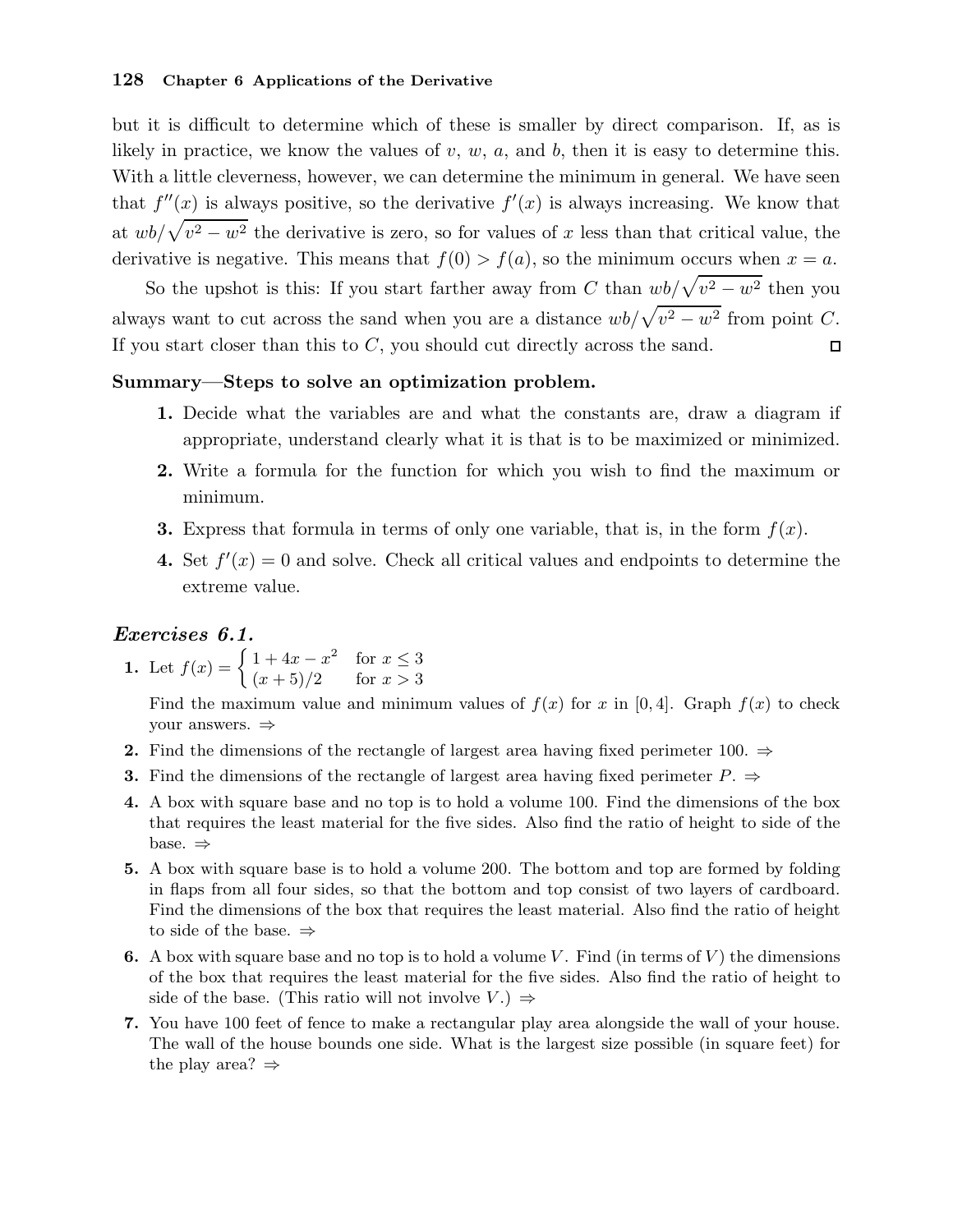- 8. You have l feet of fence to make a rectangular play area alongside the wall of your house. The wall of the house bounds one side. What is the largest size possible (in square feet) for the play area?  $\Rightarrow$
- 9. Marketing tells you that if you set the price of an item at \$10 then you will be unable to sell it, but that you can sell 500 items for each dollar below \$10 that you set the price. Suppose your fixed costs total \$3000, and your marginal cost is \$2 per item. What is the most profit you can make? ⇒
- 10. Find the area of the largest rectangle that fits inside a semicircle of radius 10 (one side of the rectangle is along the diameter of the semicircle).  $\Rightarrow$
- 11. Find the area of the largest rectangle that fits inside a semicircle of radius  $r$  (one side of the rectangle is along the diameter of the semicircle).  $\Rightarrow$
- 12. For a cylinder with surface area 50, including the top and the bottom, find the ratio of height to base radius that maximizes the volume. ⇒
- 13. For a cylinder with given surface area S, including the top and the bottom, find the ratio of height to base radius that maximizes the volume.  $\Rightarrow$
- 14. You want to make cylindrical containers to hold 1 liter (1000 cubic centimeters) using the least amount of construction material. The side is made from a rectangular piece of material, and this can be done with no material wasted. However, the top and bottom are cut from squares of side 2r, so that  $2(2r)^2 = 8r^2$  of material is needed (rather than  $2\pi r^2$ , which is the total area of the top and bottom). Find the dimensions of the container using the least amount of material, and also find the ratio of height to radius for this container. ⇒
- 15. You want to make cylindrical containers of a given volume V using the least amount of construction material. The side is made from a rectangular piece of material, and this can be done with no material wasted. However, the top and bottom are cut from squares of side 2r, so that  $2(2r)^2 = 8r^2$  of material is needed (rather than  $2\pi r^2$ , which is the total area of the top and bottom). Find the optimal ratio of height to radius.  $\Rightarrow$
- 16. Given a right circular cone, you put an upside-down cone inside it so that its vertex is at the center of the base of the larger cone and its base is parallel to the base of the larger cone. If you choose the upside-down cone to have the largest possible volume, what fraction of the volume of the larger cone does it occupy? (Let  $H$  and  $R$  be the height and base radius of the larger cone, and let h and r be the height and base radius of the smaller cone. Hint: Use similar triangles to get an equation relating h and r.)  $\Rightarrow$
- 17. In example 6.1.12, what happens if  $w \geq v$  (i.e., your speed on sand is at least your speed on the road)?  $\Rightarrow$
- 18. A container holding a fixed volume is being made in the shape of a cylinder with a hemispherical top. (The hemispherical top has the same radius as the cylinder.) Find the ratio of height to radius of the cylinder which minimizes the cost of the container if (a) the cost per unit area of the top is twice as great as the cost per unit area of the side, and the container is made with no bottom; (b) the same as in (a), except that the container is made with a circular bottom, for which the cost per unit area is 1.5 times the cost per unit area of the side. ⇒
- 19. A piece of cardboard is 1 meter by 1/2 meter. A square is to be cut from each corner and the sides folded up to make an open-top box. What are the dimensions of the box with maximum possible volume? ⇒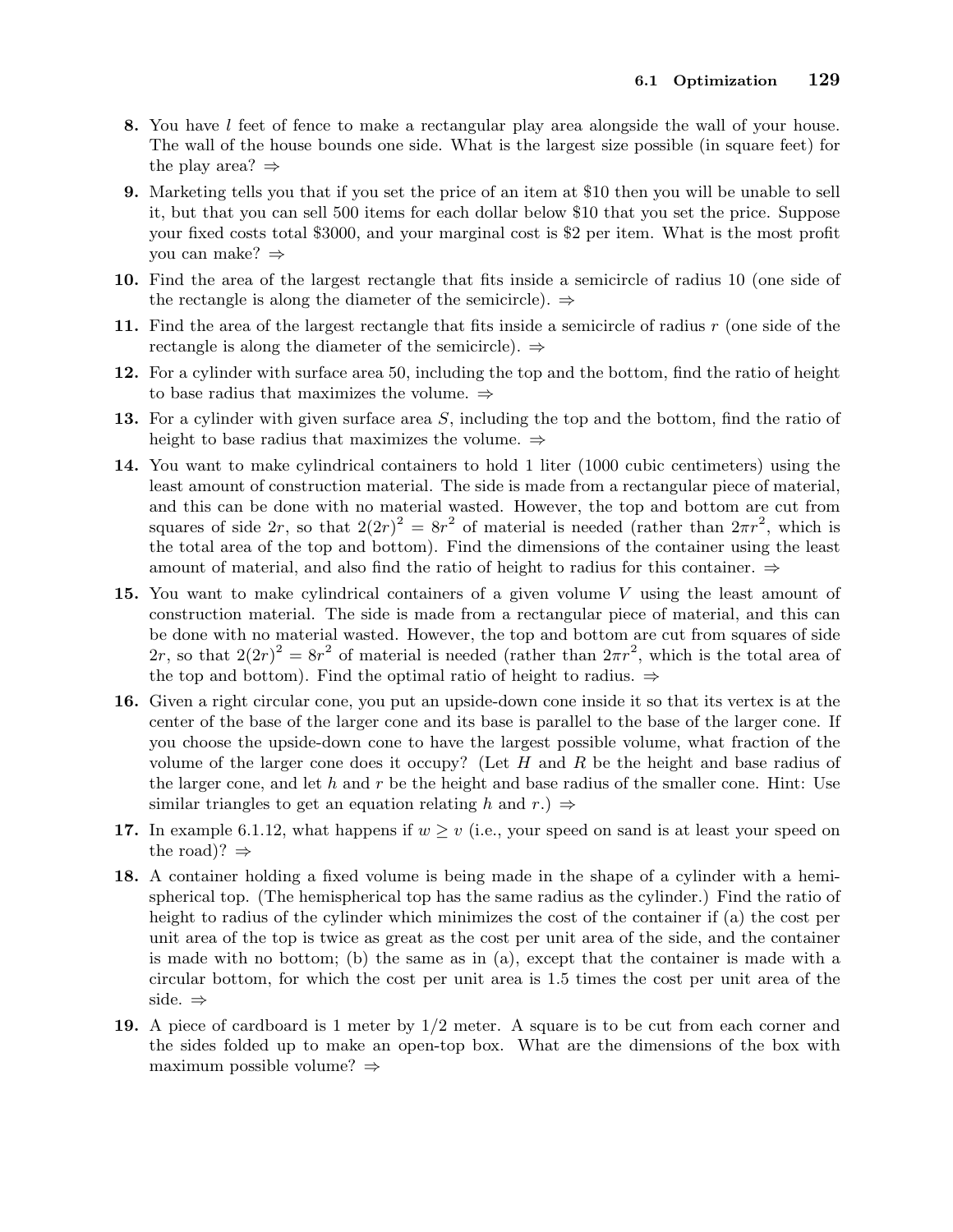- 20. (a) A square piece of cardboard of side a is used to make an open-top box by cutting out a small square from each corner and bending up the sides. How large a square should be cut from each corner in order that the box have maximum volume? (b) What if the piece of cardboard used to make the box is a rectangle of sides a and  $b? \Rightarrow$
- 21. A window consists of a rectangular piece of clear glass with a semicircular piece of colored glass on top; the colored glass transmits only  $1/2$  as much light per unit area as the the clear glass. If the distance from top to bottom (across both the rectangle and the semicircle) is 2 meters and the window may be no more than 1.5 meters wide, find the dimensions of the rectangular portion of the window that lets through the most light.  $\Rightarrow$
- 22. A window consists of a rectangular piece of clear glass with a semicircular piece of colored glass on top. Suppose that the colored glass transmits only  $k$  times as much light per unit area as the clear glass  $(k \text{ is between } 0 \text{ and } 1)$ . If the distance from top to bottom (across both the rectangle and the semicircle) is a fixed distance  $H$ , find (in terms of k) the ratio of vertical side to horizontal side of the rectangle for which the window lets through the most light.  $\Rightarrow$
- 23. You are designing a poster to contain a fixed amount A of printing (measured in square centimeters) and have margins of a centimeters at the top and bottom and b centimeters at the sides. Find the ratio of vertical dimension to horizontal dimension of the printed area on the poster if you want to minimize the amount of posterboard needed.  $\Rightarrow$
- **24.** The strength of a rectangular beam is proportional to the product of its width  $w$  times the square of its depth d. Find the dimensions of the strongest beam that can be cut from a cylindrical log of radius  $r \rightarrow$



Figure 6.1.6 Cutting a beam.

- 25. What fraction of the volume of a sphere is taken up by the largest cylinder that can be fit inside the sphere?  $\Rightarrow$
- 26. The U.S. post office will accept a box for shipment only if the sum of the length and girth (distance around) is at most 108 in. Find the dimensions of the largest acceptable box with square front and back.  $\Rightarrow$
- 27. Find the dimensions of the lightest cylindrical can containing 0.25 liter  $(=250 \text{ cm}^3)$  if the top and bottom are made of a material that is twice as heavy (per unit area) as the material used for the side.  $\Rightarrow$
- 28. A conical paper cup is to hold  $1/4$  of a liter. Find the height and radius of the cone which minimizes the amount of paper needed to make the cup. Use the formula  $\pi r \sqrt{r^2 + h^2}$  for the area of the side of a cone.  $\Rightarrow$
- 29. A conical paper cup is to hold a fixed volume of water. Find the ratio of height to base radius of the cone which minimizes the amount of paper needed to make the cup. Use the formula  $\pi r \sqrt{r^2 + h^2}$  for the area of the side of a cone, called the **lateral area** of the cone.  $\Rightarrow$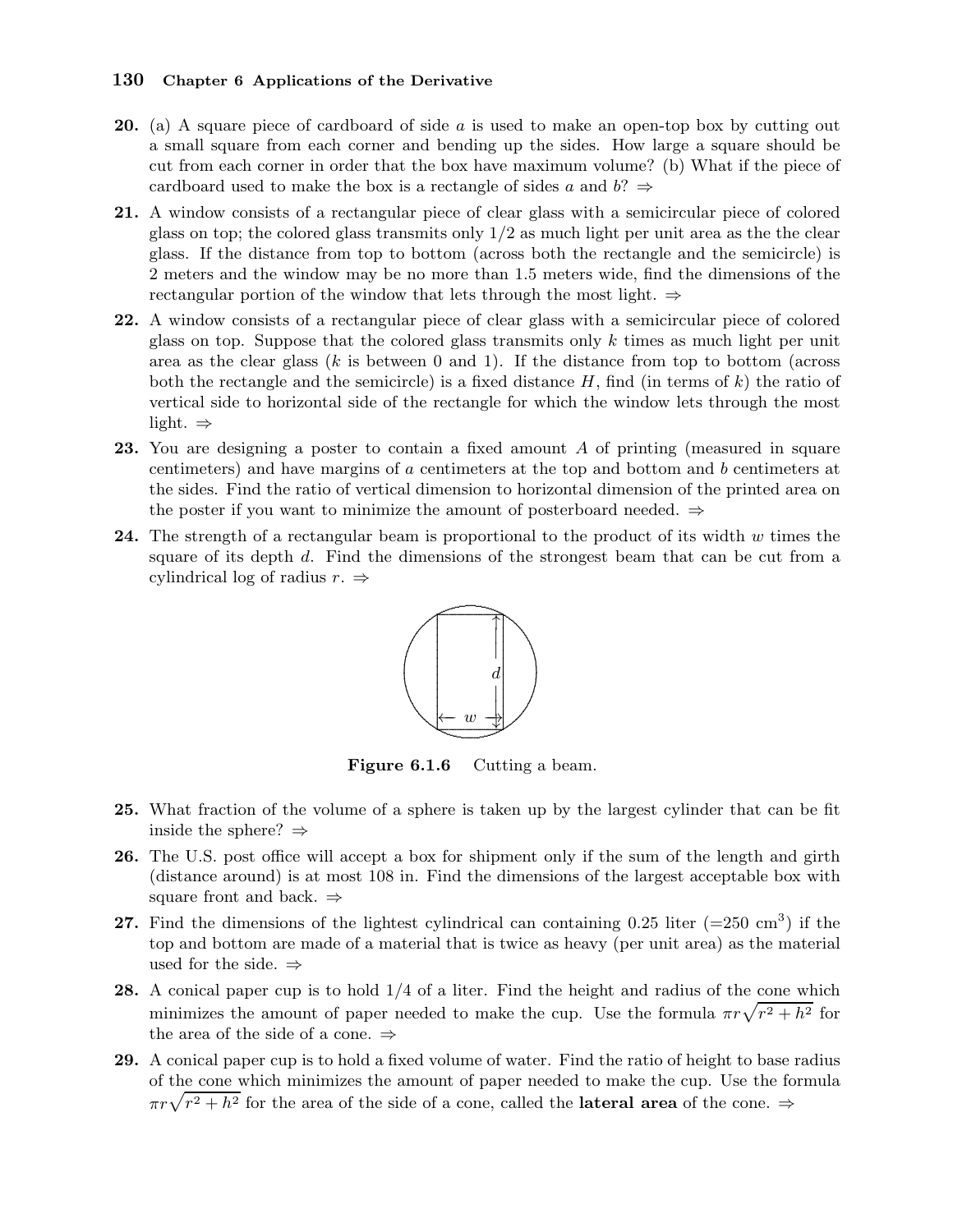- 30. If you fit the cone with the largest possible surface area (lateral area plus area of base) into a sphere, what percent of the volume of the sphere is occupied by the cone?  $\Rightarrow$
- 31. Two electrical charges, one a positive charge A of magnitude a and the other a negative charge B of magnitude b, are located a distance c apart. A positively charged particle P is situated on the line between A and B. Find where  $P$  should be put so that the pull away from A towards B is minimal. Here assume that the force from each charge is proportional to the strength of the source and inversely proportional to the square of the distance from the source.  $\Rightarrow$
- 32. Find the fraction of the area of a triangle that is occupied by the largest rectangle that can be drawn in the triangle (with one of its sides along a side of the triangle). Show that this fraction does not depend on the dimensions of the given triangle. ⇒
- 33. How are your answers to Problem 9 affected if the cost per item for the x items, instead of being simply \$2, decreases below \$2 in proportion to x (because of economy of scale and volume discounts) by 1 cent for each 25 items produced?  $\Rightarrow$
- 34. You are standing near the side of a large wading pool of uniform depth when you see a child in trouble. You can run at a speed  $v_1$  on land and at a slower speed  $v_2$  in the water. Your perpendicular distance from the side of the pool is a, the child's perpendicular distance is b, and the distance along the side of the pool between the closest point to you and the closest point to the child is  $c$  (see the figure below). Without stopping to do any calculus, you instinctively choose the quickest route (shown in the figure) and save the child. Our purpose is to derive a relation between the angle  $\theta_1$  your path makes with the perpendicular to the side of the pool when you're on land, and the angle  $\theta_2$  your path makes with the perpendicular when you're in the water. To do this, let  $x$  be the distance between the closest point to you at the side of the pool and the point where you enter the water. Write the total time you run (on land and in the water) in terms of x (and also the constants  $a, b, c, v_1, v_2$ ). Then set the derivative equal to zero. The result, called "Snell's law" or the "law of refraction," also governs the bending of light when it goes into water.  $\Rightarrow$



Figure 6.1.7 Wading pool rescue.

# 6.2 Related Rates

Suppose we have two variables x and y (in most problems the letters will be different, but for now let's use x and y) which are both changing with time. A "related rates" problem is a problem in which we know one of the rates of change at a given instant—say,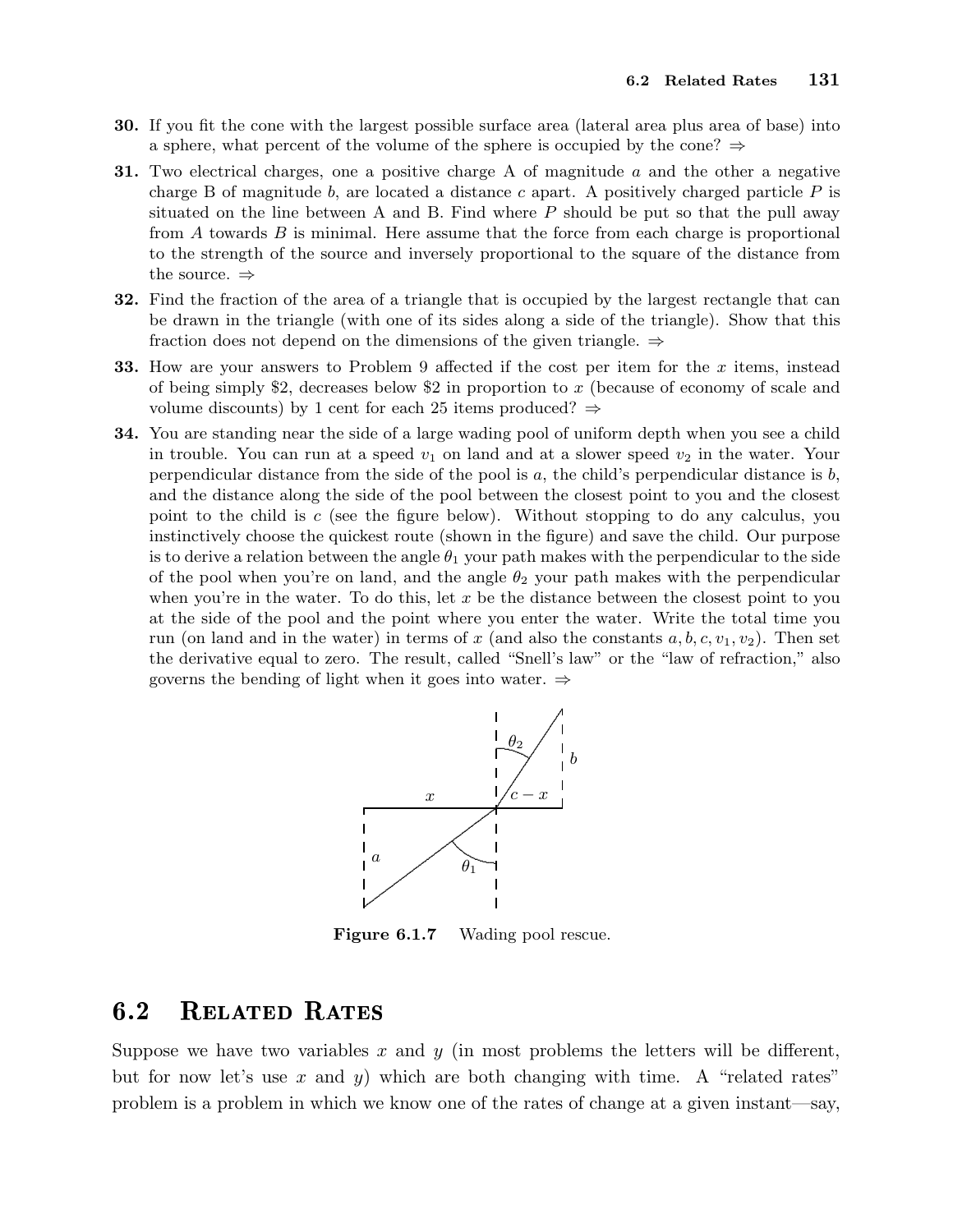$\dot{x} = dx/dt$ —and we want to find the other rate  $\dot{y} = dy/dt$  at that instant. (The use of  $\dot{x}$  to mean  $dx/dt$  goes back to Newton and is still used for this purpose, especially by physicists.)

If y is written in terms of x, i.e.,  $y = f(x)$ , then this is easy to do using the chain rule:

$$
\dot{y} = \frac{dy}{dt} = \frac{dy}{dx} \cdot \frac{dx}{dt} = \frac{dy}{dx}\dot{x}.
$$

That is, find the derivative of  $f(x)$ , plug in the value of x at the instant in question, and multiply by the given value of  $\dot{x} = dx/dt$  to get  $\dot{y} = dy/dt$ .

**EXAMPLE 6.2.1** Suppose an object is moving along a path described by  $y = x^2$ , that is, it is moving on a parabolic path. At a particular time, say  $t = 5$ , the x coordinate is 6 and we measure the speed at which the x coordinate of the object is changing and find that  $dx/dt = 3$ . At the same time, how fast is the y coordinate changing?

Using the chain rule,  $dy/dt = 2x \cdot dx/dt$ . At  $t = 5$  we know that  $x = 6$  and  $dx/dt = 3$ , so  $dy/dt = 2 \cdot 6 \cdot 3 = 36$ .  $\Box$ 

In many cases, particularly interesting ones,  $x$  and  $y$  will be related in some other way, for example  $x = f(y)$ , or  $F(x, y) = k$ , or perhaps  $F(x, y) = G(x, y)$ , where  $F(x, y)$  and  $G(x, y)$  are expressions involving both variables. In all cases, you can solve the related rates problem by taking the derivative of both sides, plugging in all the known values (namely, x, y, and  $\dot{x}$ ), and then solving for  $\dot{y}$ .

To summarize, here are the steps in doing a related rates problem:

- 1. Decide what the two variables are.
- 2. Find an equation relating them.
- **3.** Take  $d/dt$  of both sides.
- 4. Plug in all known values at the instant in question.
- 5. Solve for the unknown rate.

EXAMPLE 6.2.2 A plane is flying directly away from you at 500 mph at an altitude of 3 miles. How fast is the plane's distance from you increasing at the moment when the plane is flying over a point on the ground 4 miles from you?

To see what's going on, we first draw a schematic representation of the situation, as in figure 6.2.1.

Because the plane is in level flight directly away from you, the rate at which  $x$  changes is the speed of the plane,  $dx/dt = 500$ . The distance between you and the plane is y; it is  $dy/dt$  that we wish to know. By the Pythagorean Theorem we know that  $x^2 + 9 = y^2$ .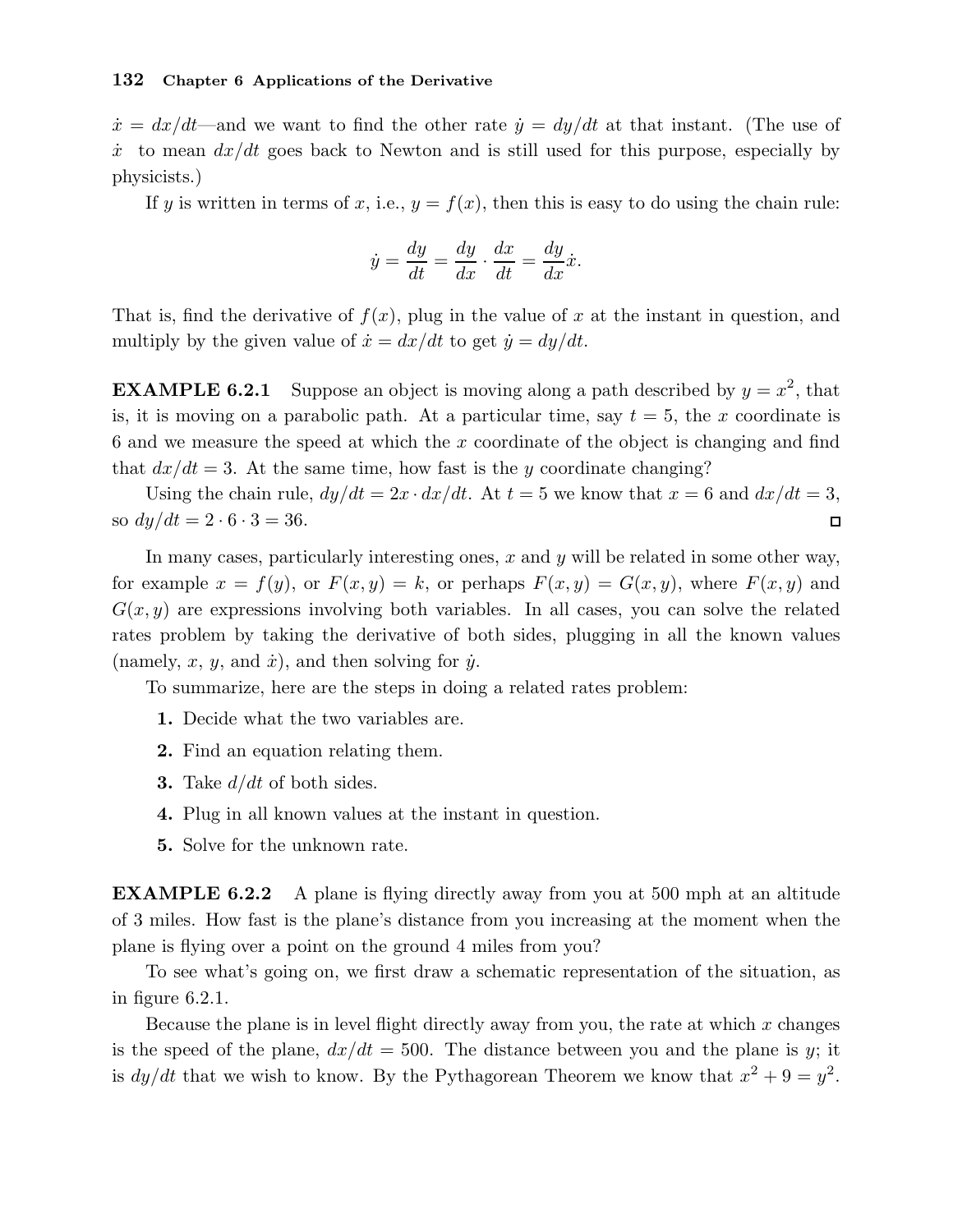

Figure 6.2.1 Receding airplane.

Taking the derivative:

 $2x\dot{x} = 2y\dot{y}$ .

We are interested in the time at which  $x = 4$ ; at this time we know that  $4^2 + 9 = y^2$ , so  $y = 5$ . Putting together all the information we get

$$
2(4)(500) = 2(5)\dot{y}.
$$

Thus,  $\dot{y} = 400$  mph.

**EXAMPLE 6.2.3** You are inflating a spherical balloon at the rate of 7 cm<sup>3</sup>/sec. How fast is its radius increasing when the radius is 4 cm?

Here the variables are the radius r and the volume V. We know  $dV/dt$ , and we want  $dr/dt$ . The two variables are related by means of the equation  $V = 4\pi r^3/3$ . Taking the derivative of both sides gives  $dV/dt = 4\pi r^2 \dot{r}$ . We now substitute the values we know at the instant in question:  $7 = 4\pi 4^2 \dot{r}$ , so  $\dot{r} = 7/(64\pi)$  cm/sec.  $\Box$ 

**EXAMPLE 6.2.4** Water is poured into a conical container at the rate of 10 cm<sup>3</sup>/sec. The cone points directly down, and it has a height of 30 cm and a base radius of 10 cm; see figure 6.2.2. How fast is the water level rising when the water is 4 cm deep (at its deepest point)?

The water forms a conical shape within the big cone; its height and base radius and volume are all increasing as water is poured into the container. This means that we actually have three things varying with time: the water level  $h$  (the height of the cone of water), the radius r of the circular top surface of water (the base radius of the cone of water), and the volume of water V. The volume of a cone is given by  $V = \pi r^2 h/3$ . We know  $dV/dt$ , and we want  $dh/dt$ . At first something seems to be wrong: we have a third variable r whose rate we don't know.

But the dimensions of the cone of water must have the same proportions as those of the container. That is, because of similar triangles,  $r/h = 10/30$  so  $r = h/3$ . Now we can eliminate r from the problem entirely:  $V = \pi (h/3)^2 h/3 = \pi h^3/27$ . We take the derivative of both sides and plug in  $h = 4$  and  $dV/dt = 10$ , obtaining  $10 = (3\pi \cdot 4^2/27)(dh/dt)$ . Thus,  $dh/dt = 90/(16\pi)$  cm/sec.  $\Box$ 

 $\Box$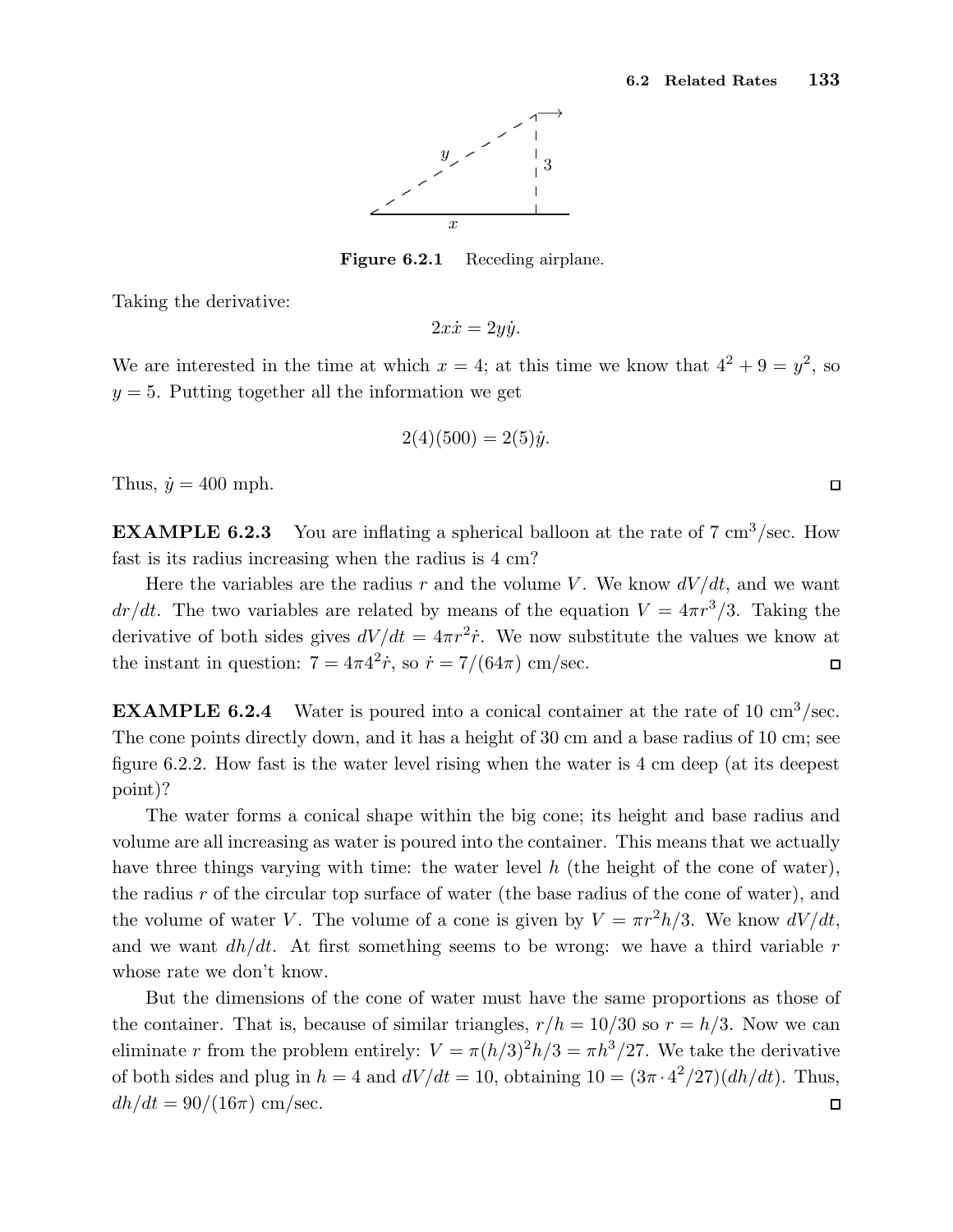

Figure 6.2.2 Conical water tank.

EXAMPLE 6.2.5 A swing consists of a board at the end of a 10 ft long rope. Think of the board as a point  $P$  at the end of the rope, and let  $Q$  be the point of attachment at the other end. Suppose that the swing is directly below  $Q$  at time  $t = 0$ , and is being pushed by someone who walks at 6 ft/sec from left to right. Find (a) how fast the swing is rising after 1 sec; (b) the angular speed of the rope in deg/sec after 1 sec.

We start out by asking: What is the geometric quantity whose rate of change we know, and what is the geometric quantity whose rate of change we're being asked about? Note that the person pushing the swing is moving horizontally at a rate we know. In other words, the horizontal coordinate of P is increasing at 6 ft/sec. In the  $xy$ -plane let us make the convenient choice of putting the origin at the location of P at time  $t = 0$ , i.e., a distance 10 directly below the point of attachment. Then the rate we know is  $dx/dt$ , and in part (a) the rate we want is  $dy/dt$  (the rate at which P is rising). In part (b) the rate we want is  $\dot{\theta} = d\theta/dt$ , where  $\theta$  stands for the angle in radians through which the swing has swung from the vertical. (Actually, since we want our answer in deg/sec, at the end we must convert  $d\theta/dt$  from rad/sec by multiplying by  $180/\pi$ .)

(a) From the diagram we see that we have a right triangle whose legs are x and  $10 - y$ , and whose hypotenuse is 10. Hence  $x^2 + (10 - y)^2 = 100$ . Taking the derivative of both sides we obtain:  $2x\dot{x} + 2(10 - y)(0 - \dot{y}) = 0$ . We now look at what we know after 1 second, namely  $x = 6$  (because x started at 0 and has been increasing at the rate of 6 ft/sec for 1 sec),  $y = 2$  (because we get  $10 - y = 8$  from the Pythagorean theorem applied to the triangle with hypotenuse 10 and leg 6), and  $\dot{x} = 6$ . Putting in these values gives us  $2 \cdot 6 \cdot 6 - 2 \cdot 8y = 0$ , from which we can easily solve for  $\dot{y}$ :  $\dot{y} = 4.5$  ft/sec.

(b) Here our two variables are x and  $\theta$ , so we want to use the same right triangle as in part (a), but this time relate  $\theta$  to x. Since the hypotenuse is constant (equal to 10), the best way to do this is to use the sine:  $\sin \theta = x/10$ . Taking derivatives we obtain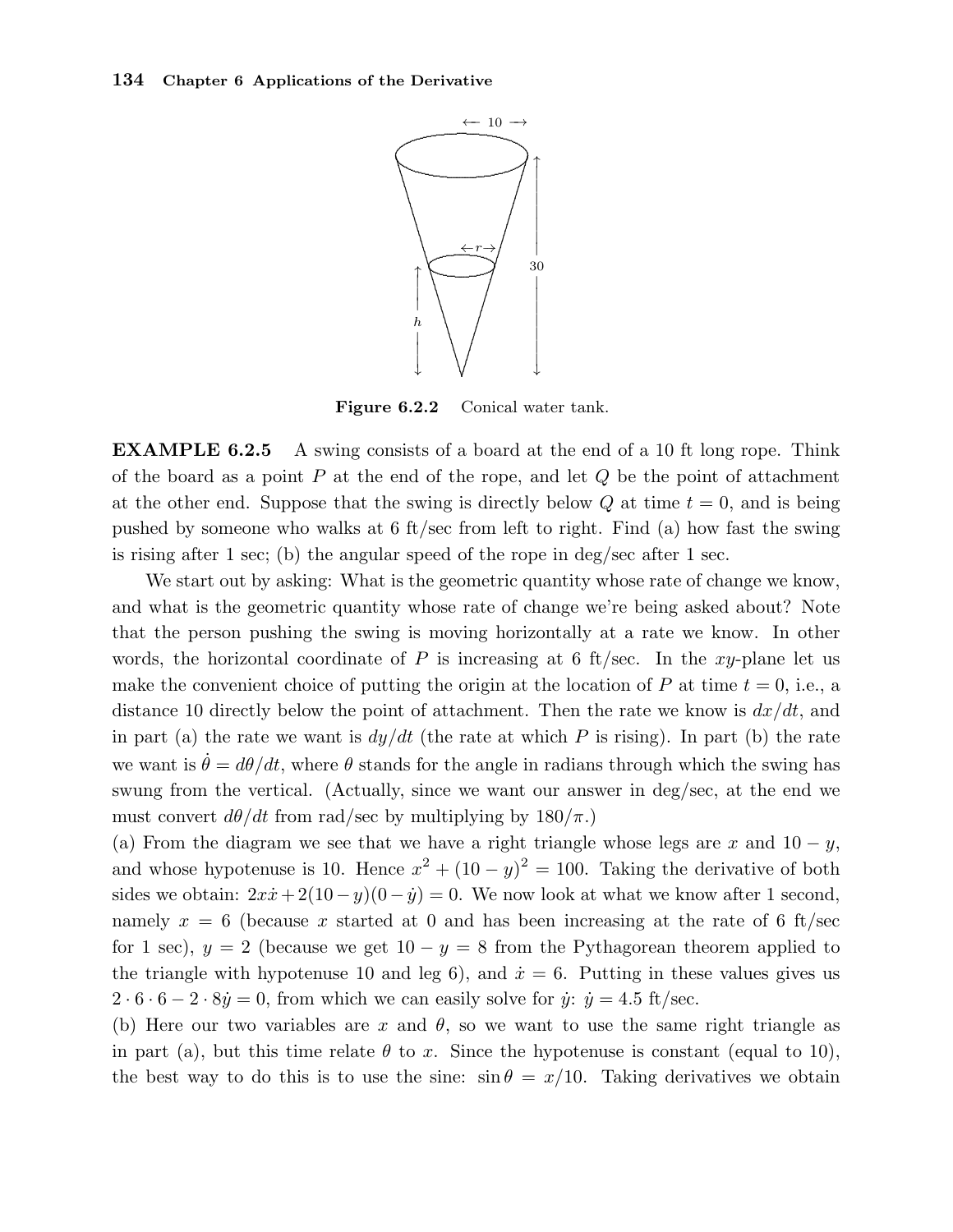

Figure 6.2.3 Swing.

 $(\cos \theta)\dot{\theta} = 0.1\dot{x}$ . At the instant in question  $(t = 1 \text{ sec})$ , when we have a right triangle with sides 6–8–10,  $\cos \theta = 8/10$  and  $\dot{x} = 6$ . Thus  $(8/10)\dot{\theta} = 6/10$ , i.e.,  $\dot{\theta} = 6/8 = 3/4$  rad/sec, or approximately 43 deg/sec.  $\Box$ 

We have seen that sometimes there are apparently more than two variables that change with time, but in reality there are just two, as the others can be expressed in terms of just two. But sometimes there really are several variables that change with time; as long as you know the rates of change of all but one of them you can find the rate of change of the remaining one. As in the case when there are just two variables, take the derivative of both sides of the equation relating all of the variables, and then substitute all of the known values and solve for the unknown rate.

EXAMPLE 6.2.6 A road running north to south crosses a road going east to west at the point  $P$ . Car A is driving north along the first road, and car B is driving east along the second road. At a particular time car A is 10 kilometers to the north of P and traveling at 80 km/hr, while car B is 15 kilometers to the east of P and traveling at 100 km/hr. How fast is the distance between the two cars changing?



Figure 6.2.4 Cars moving apart.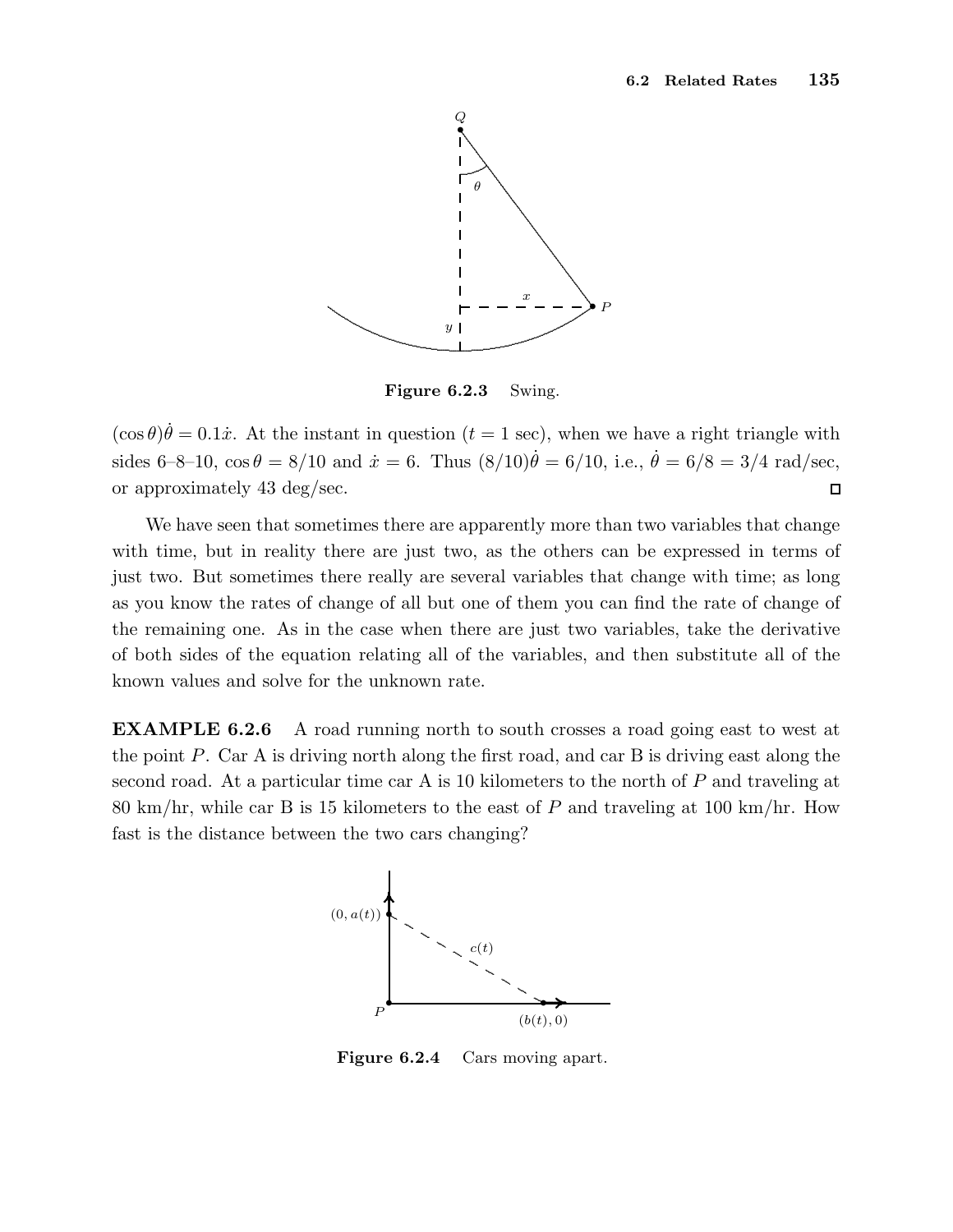Let  $a(t)$  be the distance of car A north of P at time t, and  $b(t)$  the distance of car B east of P at time t, and let  $c(t)$  be the distance from car A to car B at time t. By the Pythagorean Theorem,  $c(t)^2 = a(t)^2 + b(t)^2$ . Taking derivatives we get  $2c(t)c'(t) = 2a(t)a'(t) + 2b(t)b'(t)$ , so

$$
\dot{c} = \frac{a\dot{a} + b\dot{b}}{c} = \frac{a\dot{a} + b\dot{b}}{\sqrt{a^2 + b^2}}
$$

.

Substituting known values we get:

$$
\dot{c} = \frac{10 \cdot 80 + 15 \cdot 100}{\sqrt{10^2 + 15^2}} = \frac{460}{\sqrt{13}} \approx 127.6 \text{km/hr}
$$

at the time of interest.

Notice how this problem differs from example 6.2.2. In both cases we started with the Pythagorean Theorem and took derivatives on both sides. However, in example 6.2.2 one of the sides was a constant (the altitude of the plane), and so the derivative of the square of that side of the triangle was simply zero. In this example, on the other hand, all three sides of the right triangle are variables, even though we are interested in a specific value of each side of the triangle (namely, when the sides have lengths 10 and 15). Make sure that you understand at the start of the problem what are the variables and what are the constants.

### Exercises 6.2.

- 1. A cylindrical tank standing upright (with one circular base on the ground) has radius 20 cm. How fast does the water level in the tank drop when the water is being drained at 25  $\text{cm}^3/\text{sec}^2 \Rightarrow$
- 2. A cylindrical tank standing upright (with one circular base on the ground) has radius 1 meter. How fast does the water level in the tank drop when the water is being drained at 3 liters per second? ⇒
- 3. A ladder 13 meters long rests on horizontal ground and leans against a vertical wall. The foot of the ladder is pulled away from the wall at the rate of 0.6 m/sec. How fast is the top sliding down the wall when the foot of the ladder is 5 m from the wall?  $\Rightarrow$
- 4. A ladder 13 meters long rests on horizontal ground and leans against a vertical wall. The top of the ladder is being pulled up the wall at 0.1 meters per second. How fast is the foot of the ladder approaching the wall when the foot of the ladder is 5 m from the wall?  $\Rightarrow$
- 5. A rotating beacon is located 2 miles out in the water. Let A be the point on the shore that is closest to the beacon. As the beacon rotates at 10 rev/min, the beam of light sweeps down the shore once each time it revolves. Assume that the shore is straight. How fast is the point where the beam hits the shore moving at an instant when the beam is lighting up a point 2 miles along the shore from the point  $A? \Rightarrow$
- 6. A baseball diamond is a square 90 ft on a side. A player runs from first base to second base at 15 ft/sec. At what rate is the player's distance from third base decreasing when she is half way from first to second base?  $\Rightarrow$

 $\Box$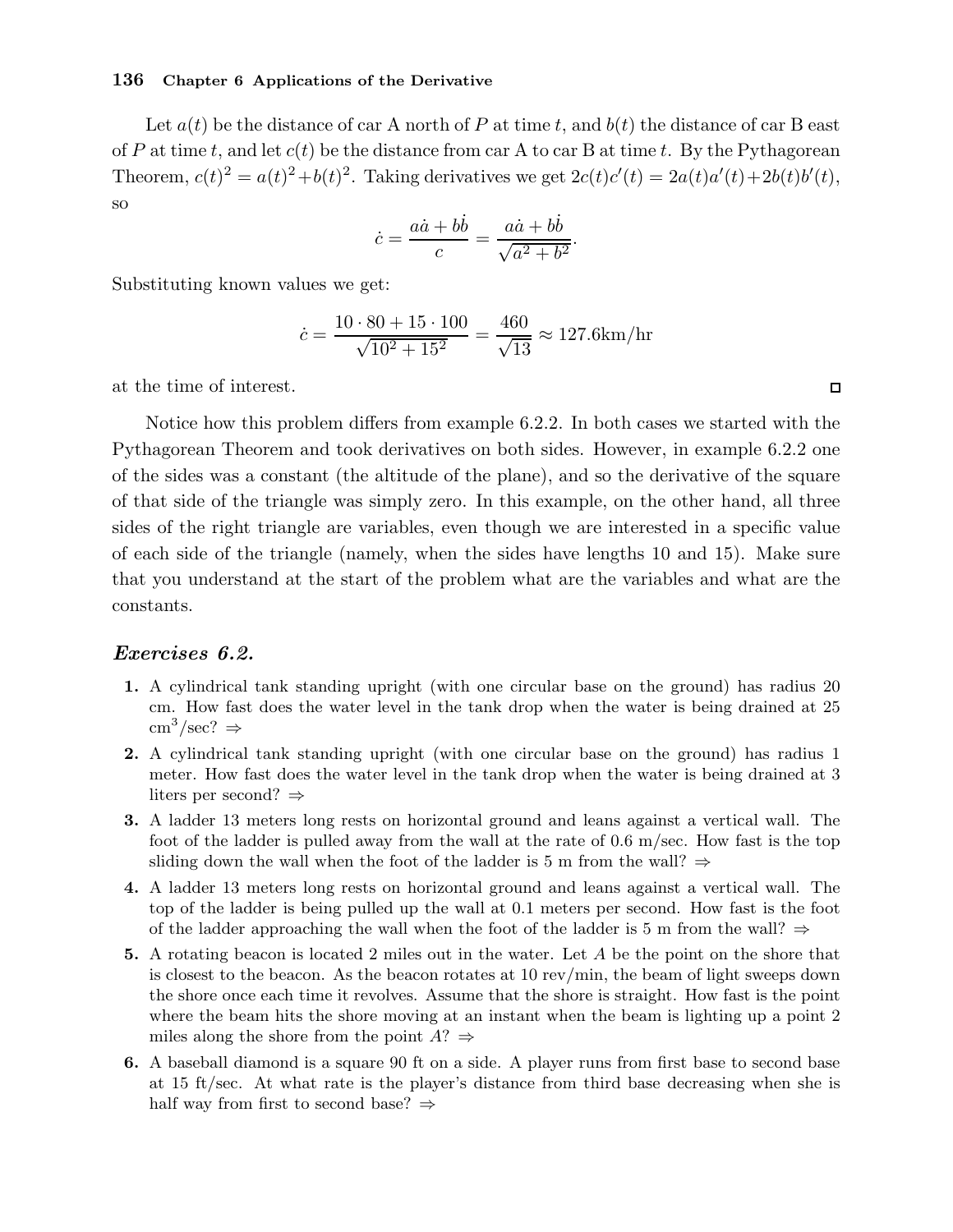- 7. Sand is poured onto a surface at  $15 \text{ cm}^3/\text{sec}$ , forming a conical pile whose base diameter is always equal to its altitude. How fast is the altitude of the pile increasing when the pile is 3 cm high? ⇒
- 8. A boat is pulled in to a dock by a rope with one end attached to the front of the boat and the other end passing through a ring attached to the dock at a point 5 ft higher than the front of the boat. The rope is being pulled through the ring at the rate of 0.6 ft/sec. How fast is the boat approaching the dock when 13 ft of rope are out?  $\Rightarrow$
- **9.** A balloon is at a height of 50 meters, and is rising at the constant rate of 5 m/sec. A bicyclist passes beneath it, traveling in a straight line at the constant speed of 10 m/sec. How fast is the distance between the bicyclist and the balloon increasing 2 seconds later?  $\Rightarrow$
- 10. A pyramid-shaped vat has square cross-section and stands on its tip. The dimensions at the top are 2 m  $\times$  2 m, and the depth is 5 m. If water is flowing into the vat at 3 m<sup>3</sup>/min, how fast is the water level rising when the depth of water (at the deepest point) is 4 m? Note: the volume of any "conical" shape (including pyramids) is  $(1/3)(\text{height})(\text{area of base}). \Rightarrow$
- 11. The sun is rising at the rate of 1/4 deg/min, and appears to be climbing into the sky perpendicular to the horizon, as depicted in figure 6.2.5. How fast is the shadow of a 200 meter building shrinking at the moment when the shadow is 500 meters long?  $\Rightarrow$
- 12. The sun is setting at the rate of 1/4 deg/min, and appears to be dropping perpendicular to the horizon, as depicted in figure 6.2.5. How fast is the shadow of a 25 meter wall lengthening at the moment when the shadow is 50 meters long?  $\Rightarrow$



Figure 6.2.5 Sunrise or sunset.

13. The trough shown in figure 6.2.6 is constructed by fastening together three slabs of wood of dimensions 10 ft  $\times$  1 ft, and then attaching the construction to a wooden wall at each end. The angle  $\theta$  was originally 30°, but because of poor construction the sides are collapsing. The trough is full of water. At what rate (in  $\text{ft}^3/\text{sec}$ ) is the water spilling out over the top of the trough if the sides have each fallen to an angle of  $45^{\circ}$ , and are collapsing at the rate of 1 $\degree$  per second? ⇒



Figure 6.2.6 Trough.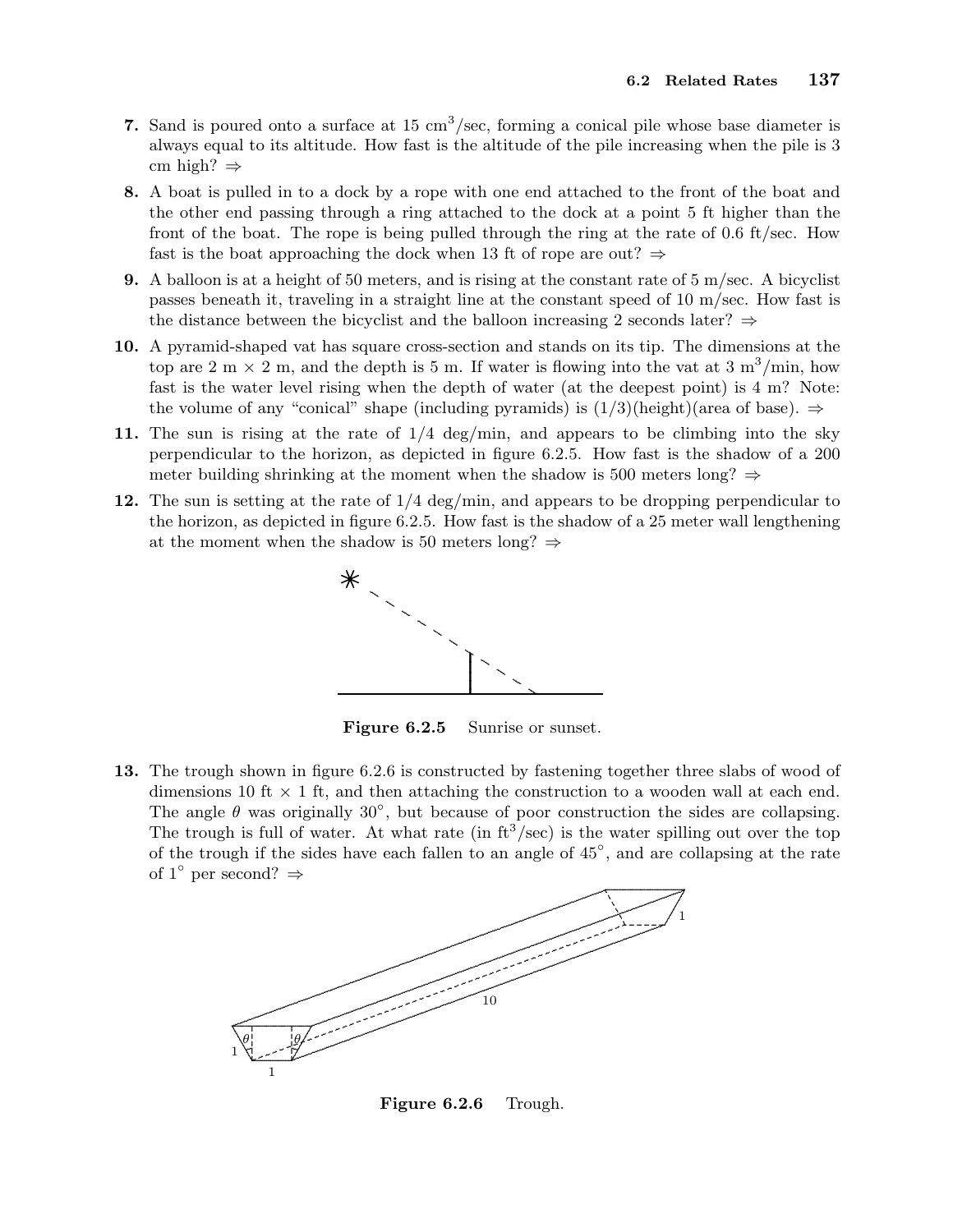- 14. A woman 5 ft tall walks at the rate of 3.5 ft/sec away from a streetlight that is 12 ft above the ground. At what rate is the tip of her shadow moving? At what rate is her shadow lengthening? ⇒
- 15. A man 1.8 meters tall walks at the rate of 1 meter per second toward a streetlight that is 4 meters above the ground. At what rate is the tip of his shadow moving? At what rate is his shadow shortening? ⇒
- 16. A police helicopter is flying at 150 mph at a constant altitude of 0.5 mile above a straight road. The pilot uses radar to determine that an oncoming car is at a distance of exactly 1 mile from the helicopter, and that this distance is decreasing at 190 mph. Find the speed of the car.  $\Rightarrow$
- 17. A police helicopter is flying at 200 kilometers per hour at a constant altitude of 1 km above a straight road. The pilot uses radar to determine that an oncoming car is at a distance of exactly 2 kilometers from the helicopter, and that this distance is decreasing at 250 kph. Find the speed of the car.  $\Rightarrow$
- 18. A light shines from the top of a pole 20 m high. A ball is falling 10 meters from the pole, casting a shadow on a building 30 meters away, as shown in figure 6.2.7. When the ball is 25 meters from the ground it is falling at 6 meters per second. How fast is its shadow moving? ⇒



Figure 6.2.7 Falling ball.

- 19. Do example 6.2.6 assuming that the angle between the two roads is  $120^{\circ}$  instead of  $90^{\circ}$  (that is, the "north-south" road actually goes in a somewhat northwesterly direction from  $P$ ). Recall the law of cosines:  $c^2 = a^2 + b^2 - 2ab \cos \theta$ .
- **20.** Do example 6.2.6 assuming that car A is 300 meters north of  $P$ , car B is 400 meters east of  $P$ , both cars are going at constant speed toward  $P$ , and the two cars will collide in 10 seconds. ⇒
- 21. Do example 6.2.6 assuming that 8 seconds ago car A started from rest at  $P$  and has been picking up speed at the steady rate of 5 m/sec<sup>2</sup>, and 6 seconds after car A started car B passed P moving east at constant speed 60 m/sec.  $\Rightarrow$
- 22. Referring again to example 6.2.6, suppose that instead of car B an airplane is flying at speed  $200 \text{ km/hr}$  to the east of P at an altitude of 2 km, as depicted in figure 6.2.8. How fast is the distance between car and airplane changing? ⇒
- 23. Referring again to example 6.2.6, suppose that instead of car B an airplane is flying at speed  $200 \text{ km/hr}$  to the east of P at an altitude of 2 km, and that it is gaining altitude at 10 km/hr. How fast is the distance between car and airplane changing?  $\Rightarrow$
- 24. A light shines from the top of a pole 20 m high. An object is dropped from the same height from a point 10 m away, so that its height at time t seconds is  $h(t) = 20 - 9.8t^2/2$ . How fast is the object's shadow moving on the ground one second later?  $\Rightarrow$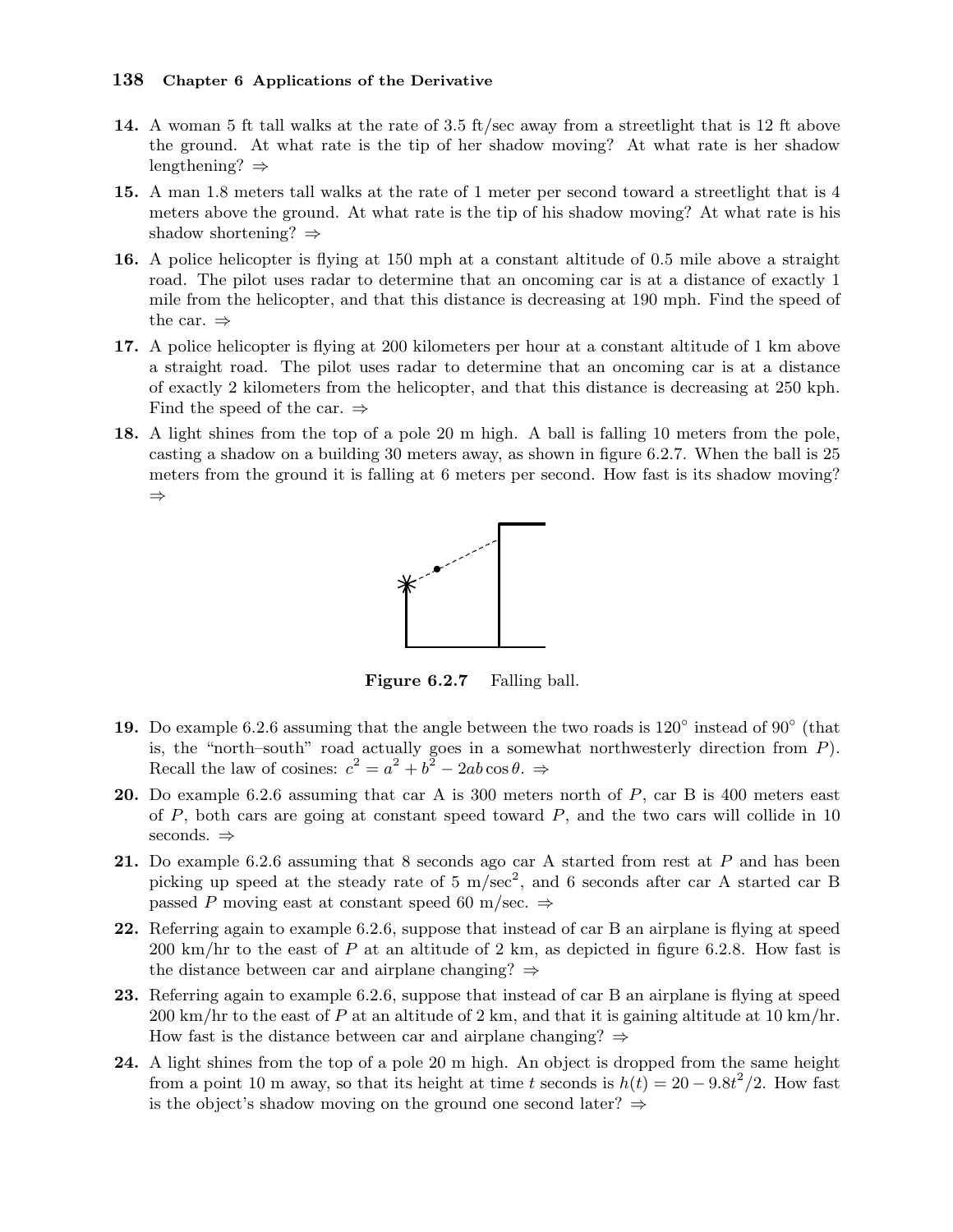

Figure 6.2.8 Car and airplane.

- 25. The two blades of a pair of scissors are fastened at the point  $A$  as shown in figure 6.2.9. Let a denote the distance from A to the tip of the blade (the point B). Let  $\beta$  denote the angle at the tip of the blade that is formed by the line  $AB$  and the bottom edge of the blade, line  $\overline{BC}$ , and let  $\theta$  denote the angle between  $\overline{AB}$  and the horizontal. Suppose that a piece of paper is cut in such a way that the center of the scissors at  $A$  is fixed, and the paper is also fixed. As the blades are closed (i.e., the angle  $\theta$  in the diagram is decreased), the distance x between A and C increases, cutting the paper.
	- **a.** Express x in terms of a,  $θ$ , and  $β$ .
	- **b.** Express  $dx/dt$  in terms of a,  $\theta$ ,  $\beta$ , and  $d\theta/dt$ .
	- **c.** Suppose that the distance a is 20 cm, and the angle  $\beta$  is 5°. Further suppose that  $\theta$ is decreasing at 50 deg/sec. At the instant when  $\theta = 30^{\circ}$ , find the rate (in cm/sec) at which the paper is being cut.  $\Rightarrow$



Figure 6.2.9 Scissors.

# 6.3 Newton's Method

Suppose you have a function  $f(x)$ , and you want to find as accurately as possible where it crosses the x-axis; in other words, you want to solve  $f(x) = 0$ . Suppose you know of no way to find an exact solution by any algebraic procedure, but you are able to use an approximation, provided it can be made quite close to the true value. Newton's method is a way to find a solution to the equation to as many decimal places as you want. It is what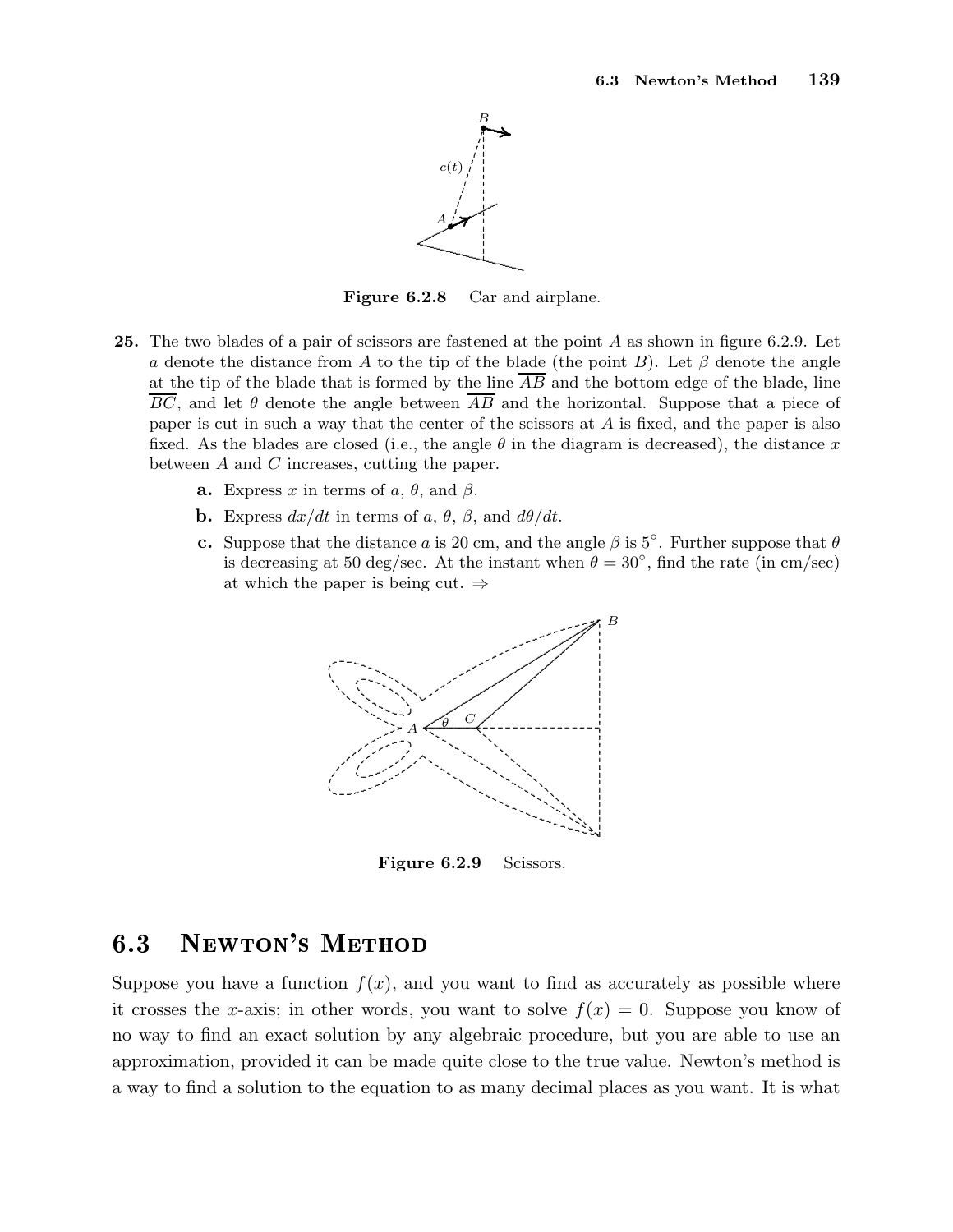is called an "iterative procedure," meaning that it can be repeated again and again to get an answer of greater and greater accuracy. Iterative procedures like Newton's method are well suited to programming for a computer. Newton's method uses the fact that the tangent line to a curve is a good approximation to the curve near the point of tangency.

**EXAMPLE 6.3.1** Approximate  $\sqrt{3}$ . Since  $\sqrt{3}$  is a solution to  $x^2 = 3$  or  $x^2 - 3 = 0$ , we use  $f(x) = x^2 - 3$ . We start by guessing something reasonably close to the true value; this is usually easy to do; let's use  $\sqrt{3} \approx 2$ . Now use the tangent line to the curve when  $x = 2$ as an approximation to the curve, as shown in figure 6.3.1. Since  $f'(x) = 2x$ , the slope of this tangent line is 4 and its equation is  $y = 4x-7$ . The tangent line is quite close to  $f(x)$ , so it crosses the x-axis near the point at which  $f(x)$  crosses, that is, near  $\sqrt{3}$ . It is easy to find where the tangent line crosses the x-axis: solve  $0 = 4x - 7$  to get  $x = 7/4 = 1.75$ . This is certainly a better approximation than 2, but let us say not close enough. We can improve it by doing the same thing again: find the tangent line at  $x = 1.75$ , find where this new tangent line crosses the x-axis, and use that value as a better approximation. We can continue this indefinitely, though it gets a bit tedious. Lets see if we can shortcut the process. Suppose the best approximation to the intercept we have so far is  $x_i$ . To find a better approximation we will always do the same thing: find the slope of the tangent line at  $x_i$ , find the equation of the tangent line, find the x-intercept. The slope is  $2x_i$ . The tangent line is  $y = (2x_i)(x - x_i) + (x_i^2 - 3)$ , using the point-slope formula for a line. Finally, the intercept is found by solving  $0 = (2x_i)(x - x_i) + (x_i^2 - 3)$ . With a little algebra this turns into  $x = (x_i^2 + 3)/(2x_i)$ ; this is the next approximation, which we naturally call  $x_{i+1}$ . Instead of doing the whole tangent line computation every time we can simply use this formula to get as many approximations as we want. Starting with  $x_0 = 2$ , we get  $x_1 = (x_0^2 + 3)/(2x_0) = (2^2 + 3)/4 = 7/4$  (the same approximation we got above, of course),  $x_2 = (x_1^2 + 3)/(2x_1) = ((7/4)^2 + 3)/(7/2) = 97/56 \approx 1.73214, x_3 \approx 1.73205$ , and so on. This is still a bit tedious by hand, but with a calculator or, even better, a good computer program, it is quite easy to get many, many approximations. We might guess already that 1.73205 is accurate to two decimal places, and in fact it turns out that it is accurate to 5 places.  $\Box$ 

Let's think about this process in more general terms. We want to approximate a solution to  $f(x) = 0$ . We start with a rough guess, which we call  $x_0$ . We use the tangent line to  $f(x)$  to get a new approximation that we hope will be closer to the true value. What is the equation of the tangent line when  $x = x_0$ ? The slope is  $f'(x_0)$  and the line goes through  $(x_0, f(x_0))$ , so the equation of the line is

$$
y = f'(x_0)(x - x_0) + f(x_0).
$$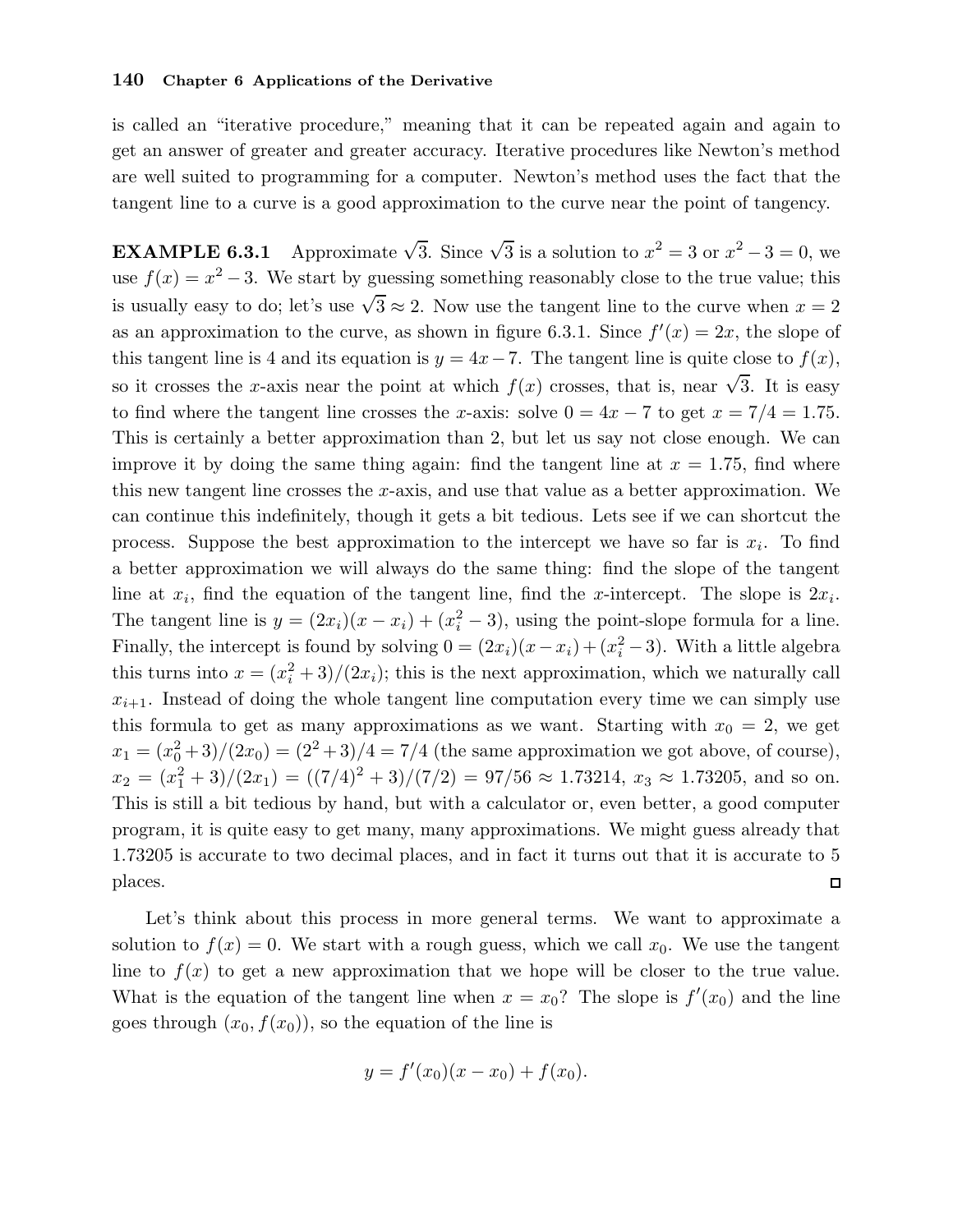

Figure 6.3.1 Newton's method. (AP)

Now we find where this crosses the x-axis by substituting  $y = 0$  and solving for x:

$$
x = \frac{x_0 f'(x_0) - f(x_0)}{f'(x_0)} = x_0 - \frac{f(x_0)}{f'(x_0)}.
$$

We will typically want to compute more than one of these improved approximations, so we number them consecutively; from  $x_0$  we have computed  $x_1$ :

$$
x_1 = \frac{x_0 f'(x_0) - f(x_0)}{f'(x_0)} = x_0 - \frac{f(x_0)}{f'(x_0)},
$$

and in general from  $x_i$  we compute  $x_{i+1}$ :

$$
x_{i+1} = \frac{x_i f'(x_i) - f(x_i)}{f'(x_i)} = x_i - \frac{f(x_i)}{f'(x_i)}.
$$

**EXAMPLE 6.3.2** Returning to the previous example,  $f(x) = x^2 - 3$ ,  $f'(x) = 2x$ , and the formula becomes  $x_{i+1} = x_i - (x_i^2 - 3)/(2x_i) = (x_i^2 + 3)/(2x_i)$ , as before.  $\Box$ 

In practice, which is to say, if you need to approximate a value in the course of designing a bridge or a building or an airframe, you will need to have some confidence that the approximation you settle on is accurate enough. As a rule of thumb, once a certain number of decimal places stop changing from one approximation to the next it is likely that those decimal places are correct. Still, this may not be enough assurance, in which case we can test the result for accuracy.

**EXAMPLE 6.3.3** Find the x coordinate of the intersection of the curves  $y = 2x$  and  $y = \tan x$ , accurate to three decimal places. To put this in the context of Newton's method,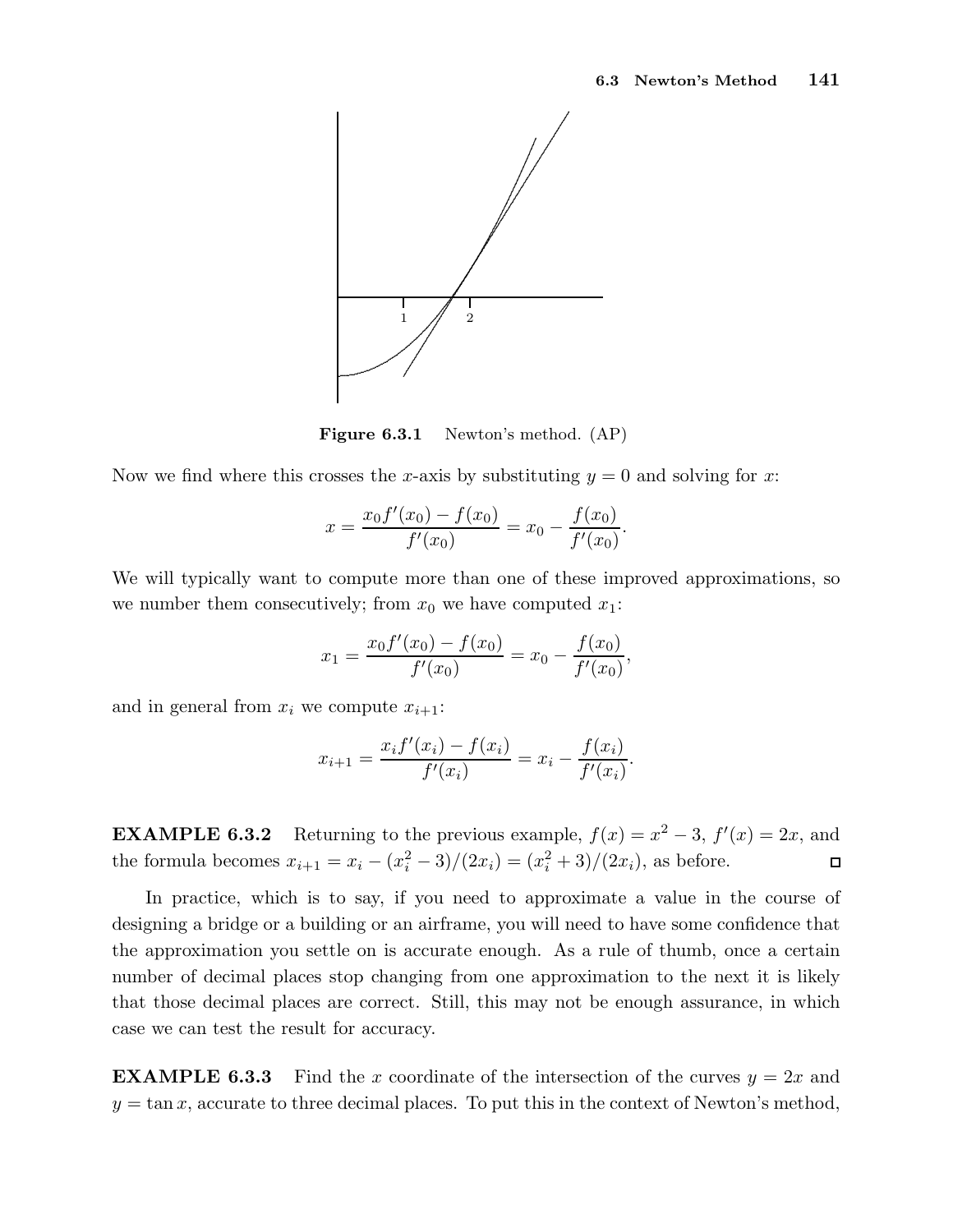we note that we want to know where  $2x = \tan x$  or  $f(x) = \tan x - 2x = 0$ . We compute  $f'(x) = \sec^2 x - 2$  and set up the formula:

$$
x_{i+1} = x_i - \frac{\tan x_i - 2x_i}{\sec^2 x_i - 2}.
$$

From the graph in figure 6.3.2 we guess  $x_0 = 1$  as a starting point, then using the formula we compute  $x_1 = 1.310478030, x_2 = 1.223929096, x_3 = 1.176050900, x_4 = 1.165926508,$  $x_5 = 1.165561636$ . So we guess that the first three places are correct, but that is not the same as saying 1.165 is correct to three decimal places—1.166 might be the correct, rounded approximation. How can we tell? We can substitute 1.165, 1.1655 and 1.166 into tan  $x - 2x$ ; this gives  $-0.002483652$ ,  $-0.000271247$ , 0.001948654. Since the first two are negative and the third is positive, tan  $x - 2x$  crosses the x axis between 1.1655 and 1.166, so the correct value to three places is 1.166.  $\Box$ 



Figure 6.3.2 y = tan x and  $y = 2x$  on the left,  $y = \tan x - 2x$  on the right.

### Exercises 6.3.

You may want to use this Sage worksheet.

- 1. Approximate the fifth root of 7, using  $x_0 = 1.5$  as a first guess. Use Newton's method to find  $x_3$  as your approximation.  $\Rightarrow$
- 2. Use Newton's Method to approximate the cube root of 10 to two decimal places.  $\Rightarrow$
- 3. The function  $f(x) = x^3 3x^2 3x + 6$  has a root between 3 and 4, because  $f(3) = -3$  and  $f(4) = 10$ . Approximate the root to two decimal places.  $\Rightarrow$
- 4. A rectangular piece of cardboard of dimensions  $8 \times 17$  is used to make an open-top box by cutting out a small square of side  $x$  from each corner and bending up the sides. (See exercise 20 in 6.1.) If  $x = 2$ , then the volume of the box is  $2 \cdot 4 \cdot 13 = 104$ . Use Newton's method to find a value of x for which the box has volume 100, accurate to 3 significant figures.  $\Rightarrow$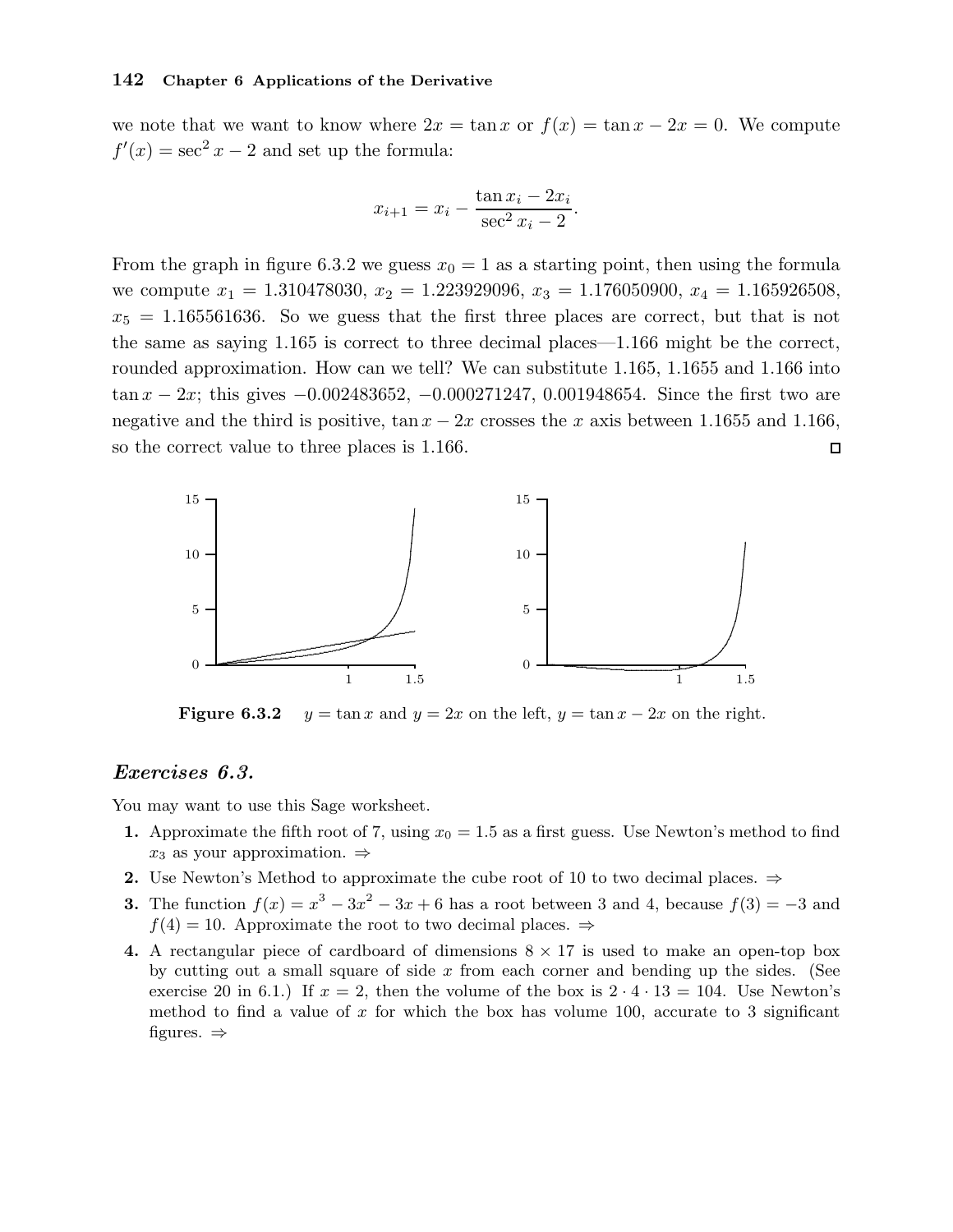# 6.4 Linear Approximations

Newton's method is one example of the usefulness of the tangent line as an approximation to a curve. Here we explore another such application.

Recall that the tangent line to  $f(x)$  at a point  $x = a$  is given by  $L(x) = f'(a)(x - a) +$  $f(a)$ . The tangent line in this context is also called the **linear approximation** to f at a.

If f is differentiable at a then L is a good approximation of f so long as x is "not too far" from a. Put another way, if  $f$  is differentiable at  $a$  then under a microscope  $f$  will look very much like a straight line. Figure 6.4.1 shows a tangent line to  $y = x^2$  at three different magnifications.

If we want to approximate  $f(b)$ , because computing it exactly is difficult, we can approximate the value using a linear approximation, provided that we can compute the tangent line at some a close to b.



**Figure 6.4.1** The linear approximation to  $y = x^2$ .

**EXAMPLE 6.4.1** Let  $f(x) = \sqrt{x+4}$ . Then  $f'(x) = 1/(2\sqrt{x+4})$ . The linear approximation to f at  $x = 5$  is  $L(x) = 1/(2\sqrt{5+4})(x-5) + \sqrt{5+4} = (x-5)/6 + 3$ . As an immediate application we can approximate square roots of numbers near 9 by hand. To estimate  $\sqrt{10}$ , we substitute 6 into the linear approximation instead of into  $f(x)$ , so  $\sqrt{6+4} \approx (6-5)/6 + 3 = 19/6 \approx 3.1\overline{6}$ . This rounds to 3.17 while the square root of 10 is actually 3.16 to two decimal places, so this estimate is only accurate to one decimal place. This is not too surprising, as 10 is really not very close to 9; on the other hand, for many calculations, 3.2 would be accurate enough.  $\Box$ 

With modern calculators and computing software it may not appear necessary to use linear approximations. But in fact they are quite useful. In cases requiring an explicit numerical approximation, they allow us to get a quick rough estimate which can be used as a "reality check" on a more complex calculation. In some complex calculations involving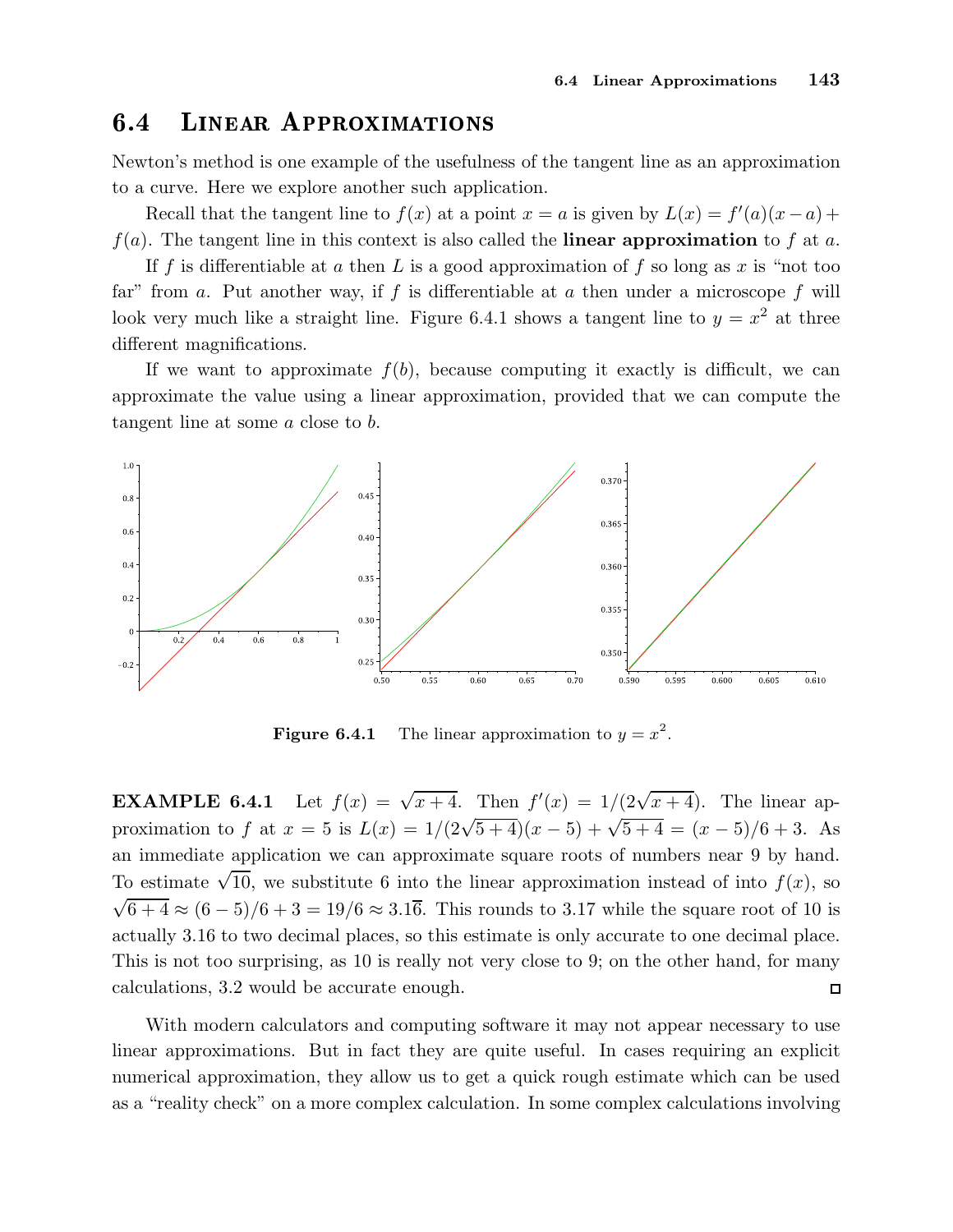functions, the linear approximation makes an otherwise intractable calculation possible, without serious loss of accuracy.

**EXAMPLE 6.4.2** Consider the trigonometric function  $\sin x$ . Its linear approximation at  $x = 0$  is simply  $L(x) = x$ . When x is small this is quite a good approximation and is used frequently by engineers and scientists to simplify some calculations.  $\Box$ 

**DEFINITION 6.4.3** Let  $y = f(x)$  be a differentiable function. We define a new independent variable dx, and a new dependent variable  $dy = f'(x) dx$ . Notice that dy is a function both of x (since  $f'(x)$  is a function of x) and of dx. We say that dx and dy are differentials.  $\Box$ 

Remark. Up until now, dx and dy made sense only together, as  $dy/dx$ , another way to write  $f'$ . Now we have given them have individual meanings, but notice that since  $dy = f'(x) dx$ ,  $dy/dx = f'(x)$ , so the new meanings are consistent with the former usage.

Let  $\Delta x = x - a$  and  $\Delta y = f(x) - f(a)$ . If x is near a then  $\Delta x$  is small. If we set  $dx = \Delta x$  then

$$
dy = f'(a) dx \approx \frac{\Delta y}{\Delta x} \Delta x = \Delta y.
$$

Thus, dy can be used to approximate  $\Delta y$ , the actual change in the function f between a and  $x$ . This is exactly the approximation given by the tangent line:

$$
dy = f'(a)(x - a) = f'(a)(x - a) + f(a) - f(a) = L(x) - f(a).
$$

While  $L(x)$  approximates  $f(x)$ , dy approximates how  $f(x)$  has changed from  $f(a)$ . Figure 6.4.2 illustrates the relationships.



Figure 6.4.2 Differentials.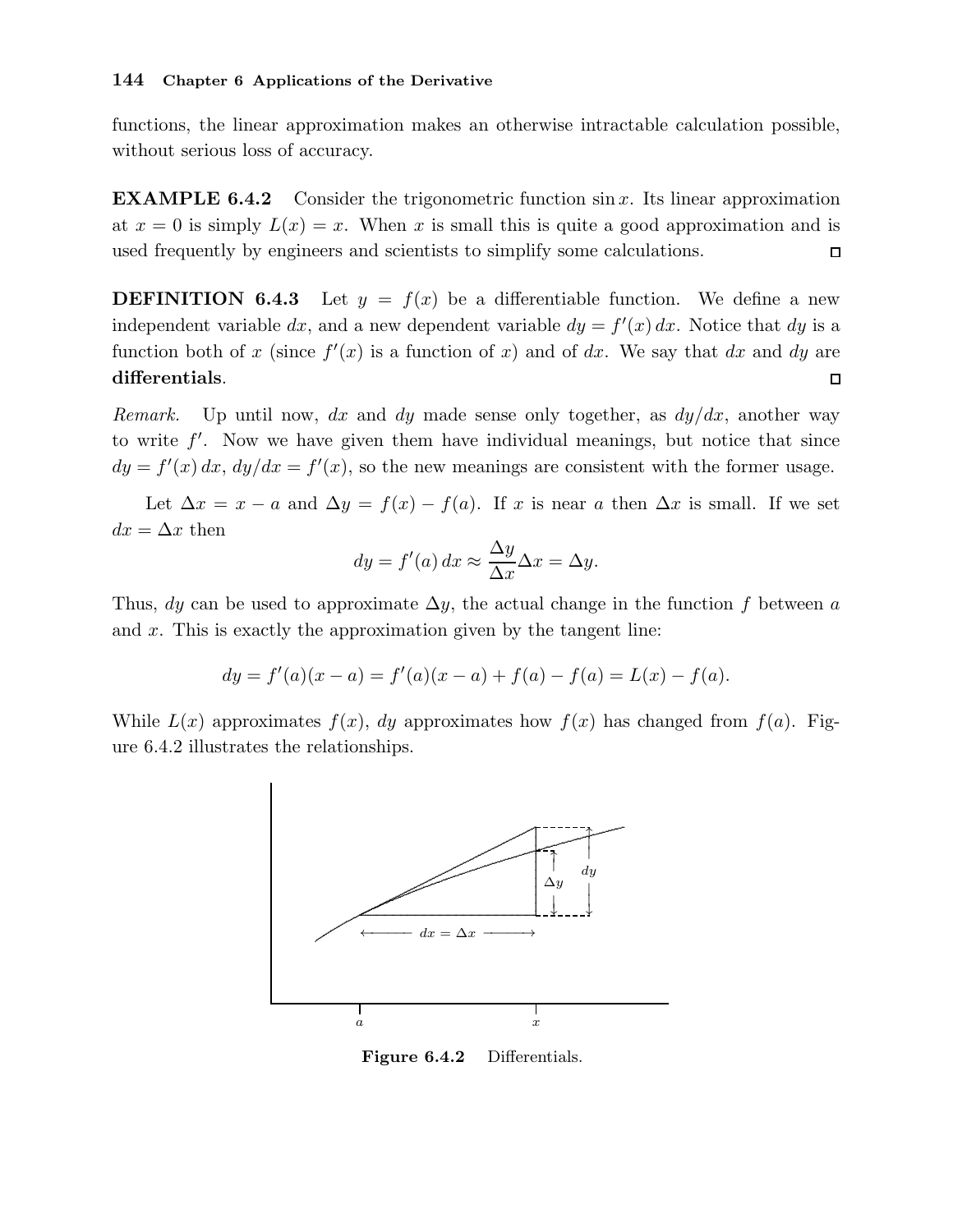# Exercises 6.4.

- 1. Let  $f(x) = x^4$ . If  $a = 1$  and  $dx = \Delta x = 1/2$ , what are  $\Delta y$  and  $dy$ ?  $\Rightarrow$
- 2. Let  $f(x) = \sqrt{x}$ . If  $a = 1$  and  $dx = \Delta x = 1/10$ , what are  $\Delta y$  and  $dy$ ?  $\Rightarrow$
- **3.** Let  $f(x) = \sin(2x)$ . If  $a = \pi$  and  $dx = \Delta x = \pi/100$ , what are  $\Delta y$  and  $dy? \Rightarrow$
- 4. Use differentials to estimate the amount of paint needed to apply a coat of paint 0.02 cm thick to a sphere with diameter 40 meters. (Recall that the volume of a sphere of radius  $r$  is  $V = (4/3)\pi r^3$ . Notice that you are given that  $dr = 0.0002$ .)  $\Rightarrow$
- 5. Show in detail that the linear approximation of  $\sin x$  at  $x = 0$  is  $L(x) = x$  and the linear approximation of  $\cos x$  at  $x = 0$  is  $L(x) = 1$ .

# 6.5 The Mean Value Theorem

Here are two interesting questions involving derivatives:

- 1. Suppose two different functions have the same derivative; what can you say about the relationship between the two functions?
- 2. Suppose you drive a car from toll booth on a toll road to another toll booth at an average speed of 70 miles per hour. What can be concluded about your actual speed during the trip? In particular, did you exceed the 65 mile per hour speed limit?

While these sound very different, it turns out that the two problems are very closely related. We know that "speed" is really the derivative by a different name; let's start by translating the second question into something that may be easier to visualize. Suppose that the function  $f(t)$  gives the position of your car on the toll road at time t. Your change in position between one toll booth and the next is given by  $f(t_1) - f(t_0)$ , assuming that at time  $t_0$  you were at the first booth and at time  $t_1$  you arrived at the second booth. Your average speed for the trip is  $(f(t_1) - f(t_0))/(t_1 - t_0)$ . If we think about the graph of  $f(t)$ , the average speed is the slope of the line that connects the two points  $(t_0, f(t_0))$ and  $(t_1, f(t_1))$ . Your speed at any particular time t between  $t_0$  and  $t_1$  is  $f'(t)$ , the slope of the curve. Now question (2) becomes a question about slope. In particular, if the slope between endpoints is 70, what can be said of the slopes at points between the endpoints?

As a general rule, when faced with a new problem it is often a good idea to examine one or more simplified versions of the problem, in the hope that this will lead to an understanding of the original problem. In this case, the problem in its "slope" form is somewhat easier to simplify than the original, but equivalent, problem.

Here is a special instance of the problem. Suppose that  $f(t_0) = f(t_1)$ . Then the two endpoints have the same height and the slope of the line connecting the endpoints is zero. What can we say about the slope between the endpoints? It shouldn't take much experimentation before you are convinced of the truth of this statement: Somewhere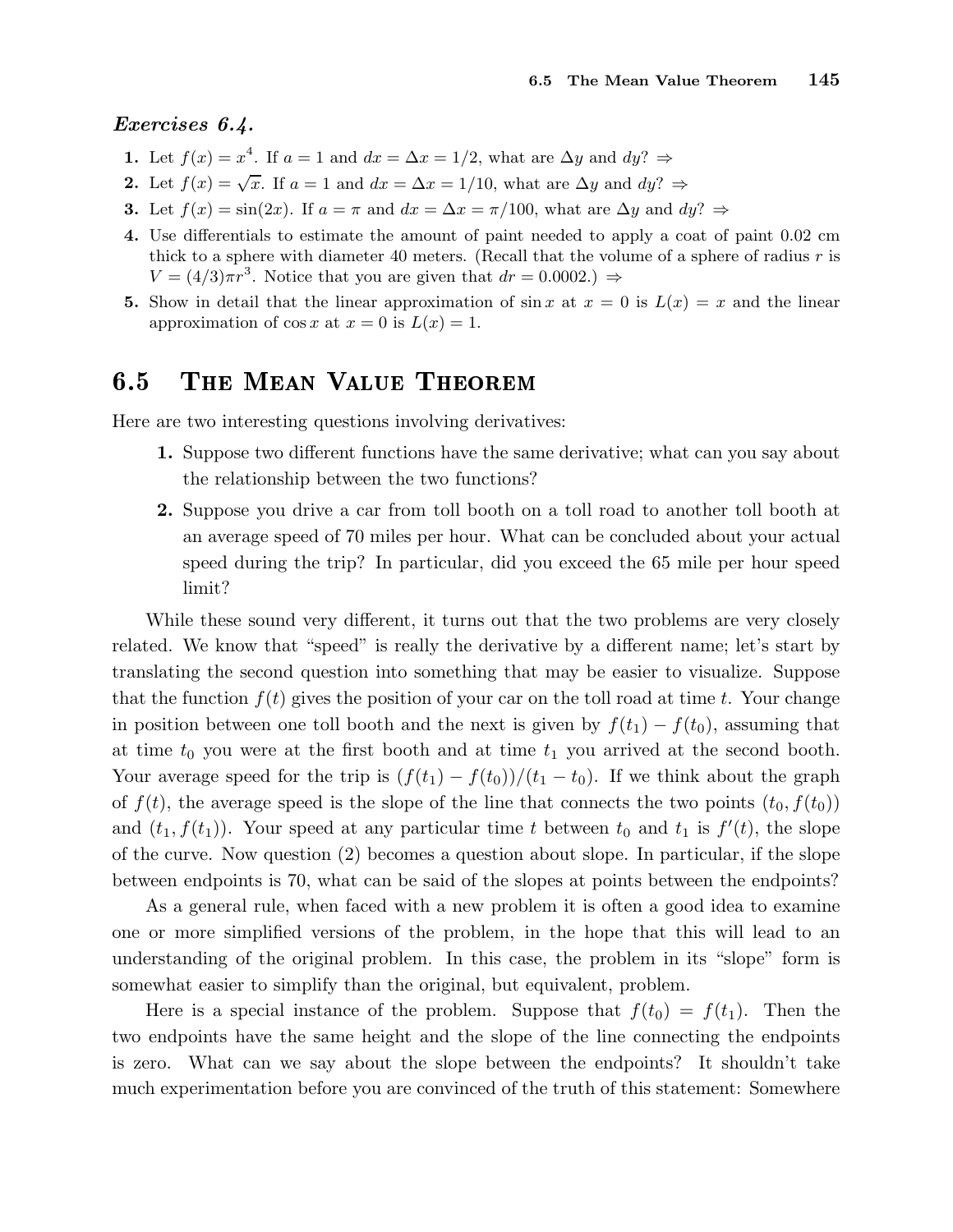between  $t_0$  and  $t_1$  the slope is exactly zero, that is, somewhere between  $t_0$  and  $t_1$  the slope is equal to the slope of the line between the endpoints. This suggests that perhaps the same is true even if the endpoints are at different heights, and again a bit of experimentation will probably convince you that this is so. But we can do better than "experimentation"—we can prove that this is so.

We start with the simplified version:

**THEOREM 6.5.1 Rolle's Theorem** Suppose that  $f(x)$  has a derivative on the interval  $(a, b)$ , is continuous on the interval  $[a, b]$ , and  $f(a) = f(b)$ . Then at some value  $c \in (a, b), f'(c) = 0.$ 

**Proof.** We know that  $f(x)$  has a maximum and minimum value on [a, b] (because it is continuous), and we also know that the maximum and minimum must occur at an endpoint, at a point at which the derivative is zero, or at a point where the derivative is undefined. Since the derivative is never undefined, that possibility is removed.

If the maximum or minimum occurs at a point  $c$ , other than an endpoint, where  $f'(c) = 0$ , then we have found the point we seek. Otherwise, the maximum and minimum both occur at an endpoint, and since the endpoints have the same height, the maximum and minimum are the same. This means that  $f(x) = f(a) = f(b)$  at every  $x \in [a, b]$ , so the function is a horizontal line, and it has derivative zero everywhere in  $(a, b)$ . Then we may choose any c at all to get  $f'(c) = 0$ . П

Perhaps remarkably, this special case is all we need to prove the more general one as well.

**THEOREM 6.5.2** Mean Value Theorem Suppose that  $f(x)$  has a derivative on the interval  $(a, b)$  and is continuous on the interval [a, b]. Then at some value  $c \in (a, b)$ ,  $f'(c) = \frac{f(b) - f(a)}{1}$  $b - a$ .

**Proof.** Let  $m = \frac{f(b) - f(a)}{b}$  $b - a$ , and consider a new function  $g(x) = f(x) - m(x-a) - f(a)$ . We know that  $g(x)$  has a derivative everywhere, since  $g'(x) = f'(x) - m$ . We can compute  $g(a) = f(a) - m(a - a) - f(a) = 0$  and

$$
g(b) = f(b) - m(b - a) - f(a) = f(b) - \frac{f(b) - f(a)}{b - a}(b - a) - f(a)
$$

$$
= f(b) - (f(b) - f(a)) - f(a) = 0.
$$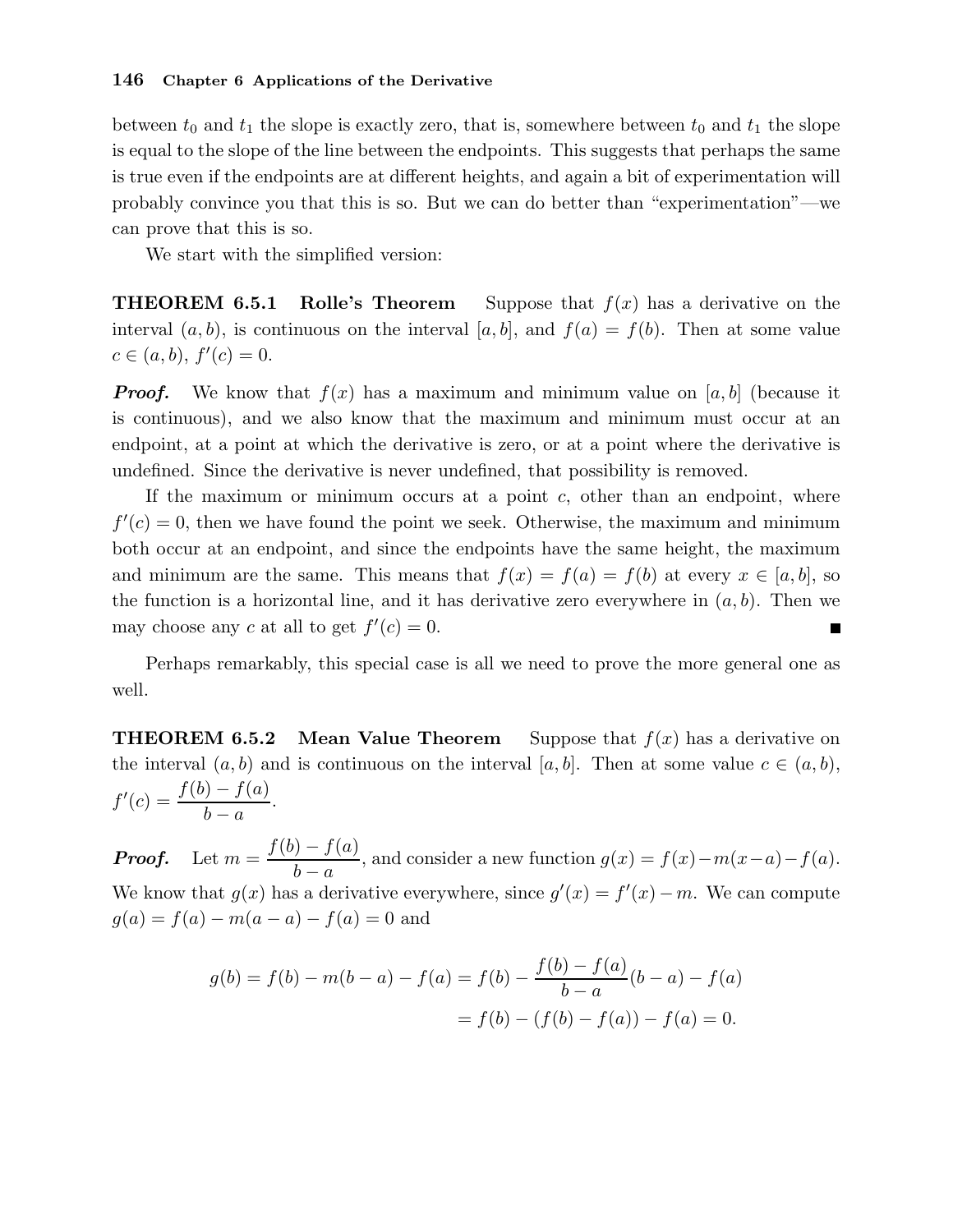So the height of  $g(x)$  is the same at both endpoints. This means, by Rolle's Theorem, that at some  $c, g'(c) = 0$ . But we know that  $g'(c) = f'(c) - m$ , so

$$
0 = f'(c) - m = f'(c) - \frac{f(b) - f(a)}{b - a},
$$

which turns into

$$
f'(c) = \frac{f(b) - f(a)}{b - a},
$$

exactly what we want.

Returning to the original formulation of question (2), we see that if  $f(t)$  gives the position of your car at time t, then the Mean Value Theorem says that at some time  $c$ ,  $f'(c) = 70$ , that is, at some time you must have been traveling at exactly your average speed for the trip, and that indeed you exceeded the speed limit.

Now let's return to question (1). Suppose, for example, that two functions are known to have derivative equal to 5 everywhere,  $f'(x) = g'(x) = 5$ . It is easy to find such functions:  $5x, 5x + 47, 5x - 132$ , etc. Are there other, more complicated, examples? No—the only functions that work are the "obvious" ones, namely, 5x plus some constant. How can we see that this is true?

Although "5" is a very simple derivative, let's look at an even simpler one. Suppose that  $f'(x) = g'(x) = 0$ . Again we can find examples:  $f(x) = 0$ ,  $f(x) = 47$ ,  $f(x) = -511$ all have  $f'(x) = 0$ . Are there non-constant functions f with derivative 0? No, and here's why: Suppose that  $f(x)$  is not a constant function. This means that there are two points on the function with different heights, say  $f(a) \neq f(b)$ . The Mean Value Theorem tells us that at some point c,  $f'(c) = (f(b) - f(a))/(b - a) \neq 0$ . So any non-constant function does not have a derivative that is zero everywhere; this is the same as saying that the only functions with zero derivative are the constant functions.

Let's go back to the slightly less easy example: suppose that  $f'(x) = g'(x) = 5$ . Then  $(f(x) - g(x))' = f'(x) - g'(x) = 5 - 5 = 0$ . So using what we discovered in the previous paragraph, we know that  $f(x) - g(x) = k$ , for some constant k. So any two functions with derivative 5 must differ by a constant; since  $5x$  is known to work, the only other examples must look like  $5x + k$ .

Now we can extend this to more complicated functions, without any extra work. Suppose that  $f'(x) = g'(x)$ . Then as before  $(f(x) - g(x))' = f'(x) - g'(x) = 0$ , so  $f(x)-g(x) = k$ . Again this means that if we find just a single function  $g(x)$  with a certain derivative, then every other function with the same derivative must be of the form  $g(x)+k$ .

**EXAMPLE 6.5.3** Describe all functions that have derivative  $5x - 3$ . It's easy to find one:  $g(x) = (5/2)x^2 - 3x$  has  $g'(x) = 5x - 3$ . The only other functions with the same derivative are therefore of the form  $f(x) = (5/2)x^2 - 3x + k$ .